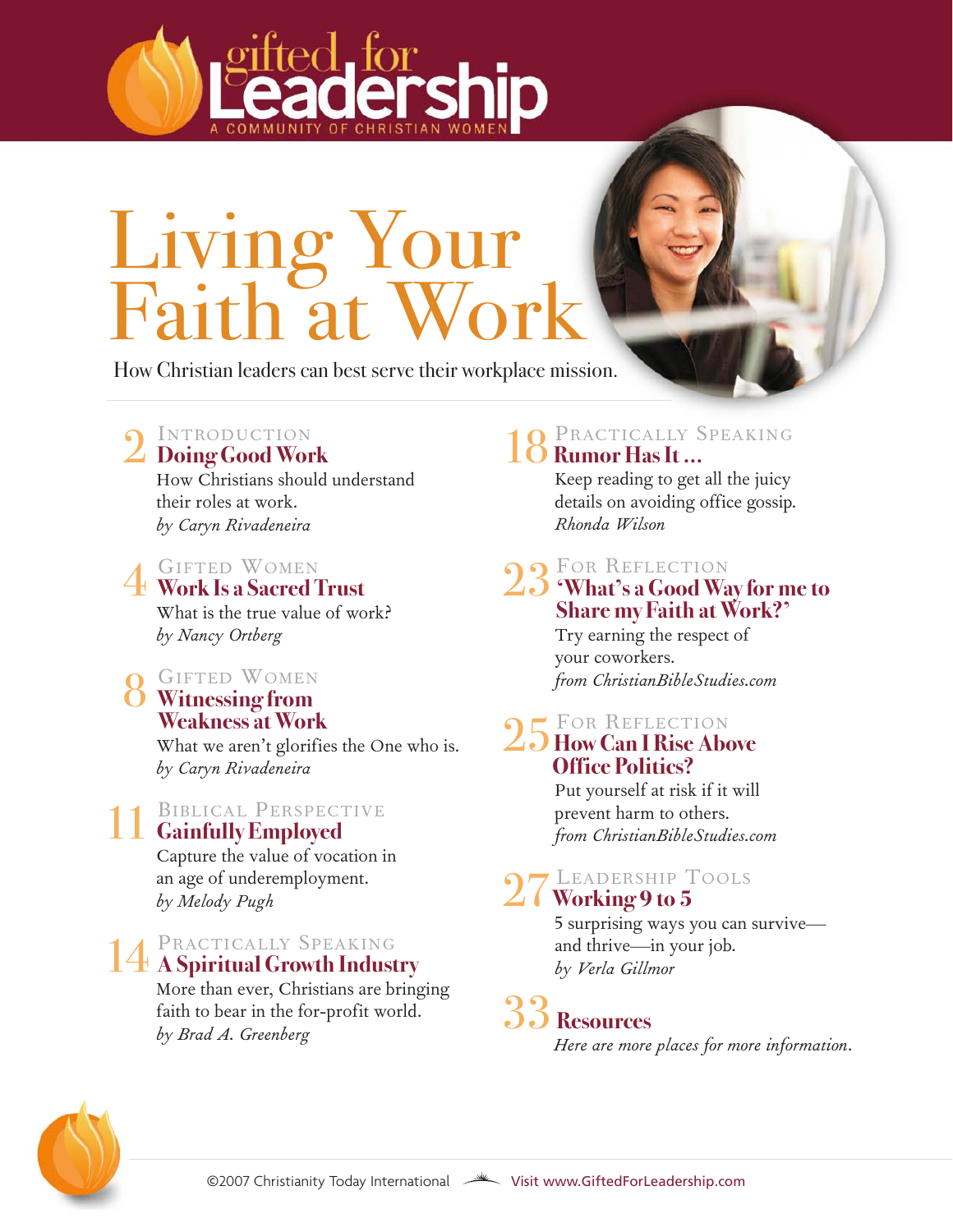

 $\mathfrak{D}$ 

n

tr

o

u

 $\bigcirc$ 

 $\overline{\phantom{0}}$ 

o

n

 $\bullet$  in the set of  $\blacksquare$ 

**d** 

#### **Living Your Faith at Work** *Doing Good Work*

# Doing Good Work

### How Christians should understand their roles at work.

*by Caryn Rivadeneira*

You might call me a work dork. I *love* to work. Mostly, I love the work I'm best at (editing and writing), but actually, the idea of a day filled with most types of productive tasks or any kind of creative thinking jazzes me as much as a day at the lake (which I really love too!).

But just because I love to work, doesn't mean work always brings out the best in me. I get competitive and cynical; gossip tempts me; and there's a whole wing at Christianity Today International that could attest to my chattiness. (Perhaps this is why they let me work from home!) When I've worked in Christian environments, it was easy enough to chalk these up as things I needed to work on spiritually and professionally, but in secular environments, these things bring bigger challenges.

Christians at work do more than work hard to make money for our employers and earn a living for ourselves; we work hard for God. This seems lofty, but it simply means that we work well—with kindness, self-control and all the other fruit of the Spirit—because others are watching. Work is our mission field and the work we do, the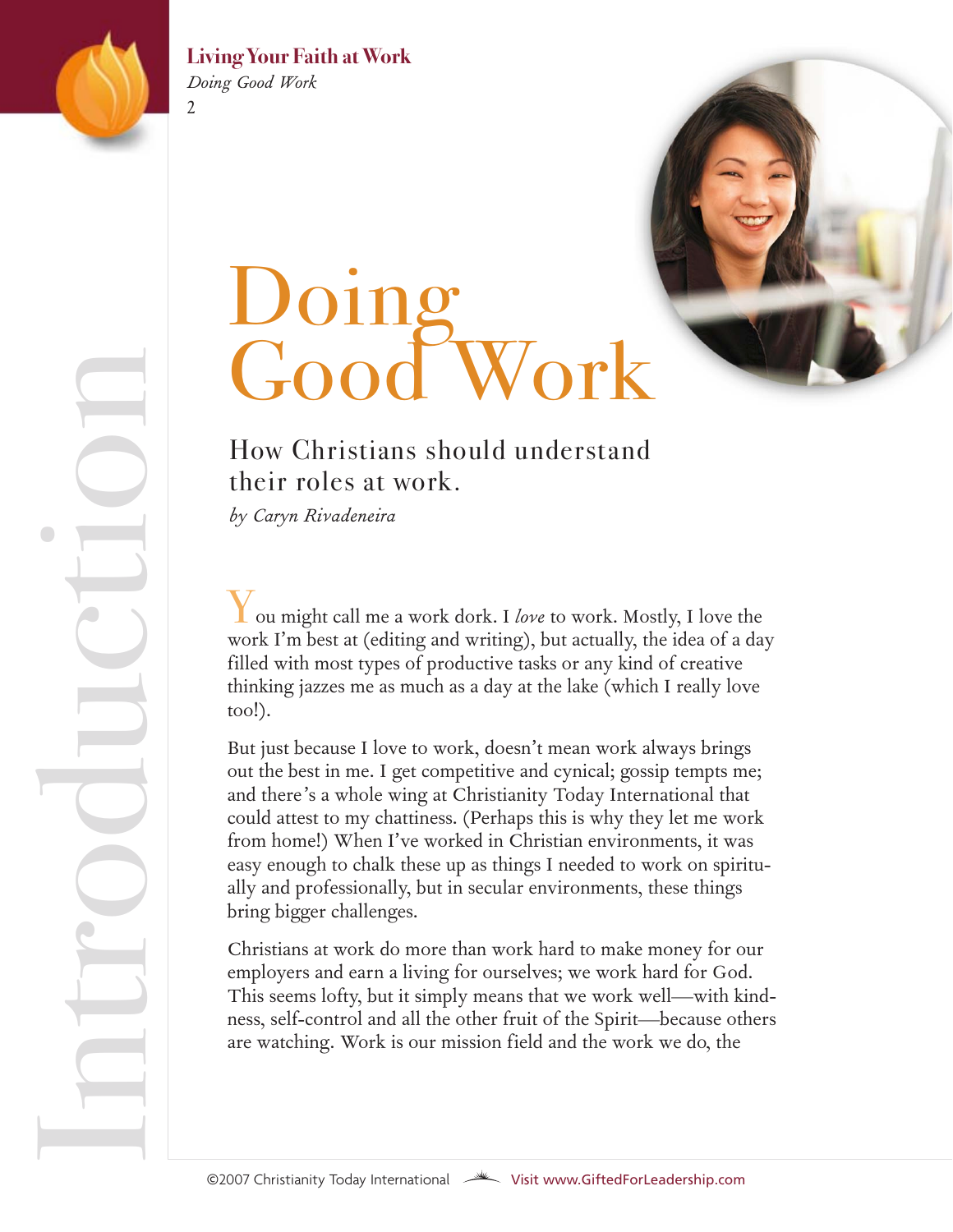

n

tr

o

u

 $\bigcirc$ 

 $\overline{\phantom{0}}$ 

o

n

 $\bullet$  in the set of  $\blacksquare$ 

**d** 

#### **Living Your Faith at Work**

*Doing Good Work*

3

energy we bring to it, and the relationships we maintain at work all have the potential to glorify God. So it's important we have a clear understanding of our role in the workplace.

This downloadable resource offers Christian leaders like yourself a look at some spiritual truths about work, as well as practical guidelines on things like sharing your faith in the office, restraining from gossip, and unnecessary office politics. You'll come away from this booklet clearer in your role and purpose in your place of work—and better equipped to do it for God's glory.

Blessings,

*Caryn Rivandeneira Managing Editor, GiftedforLeadership.com Christianity Today International*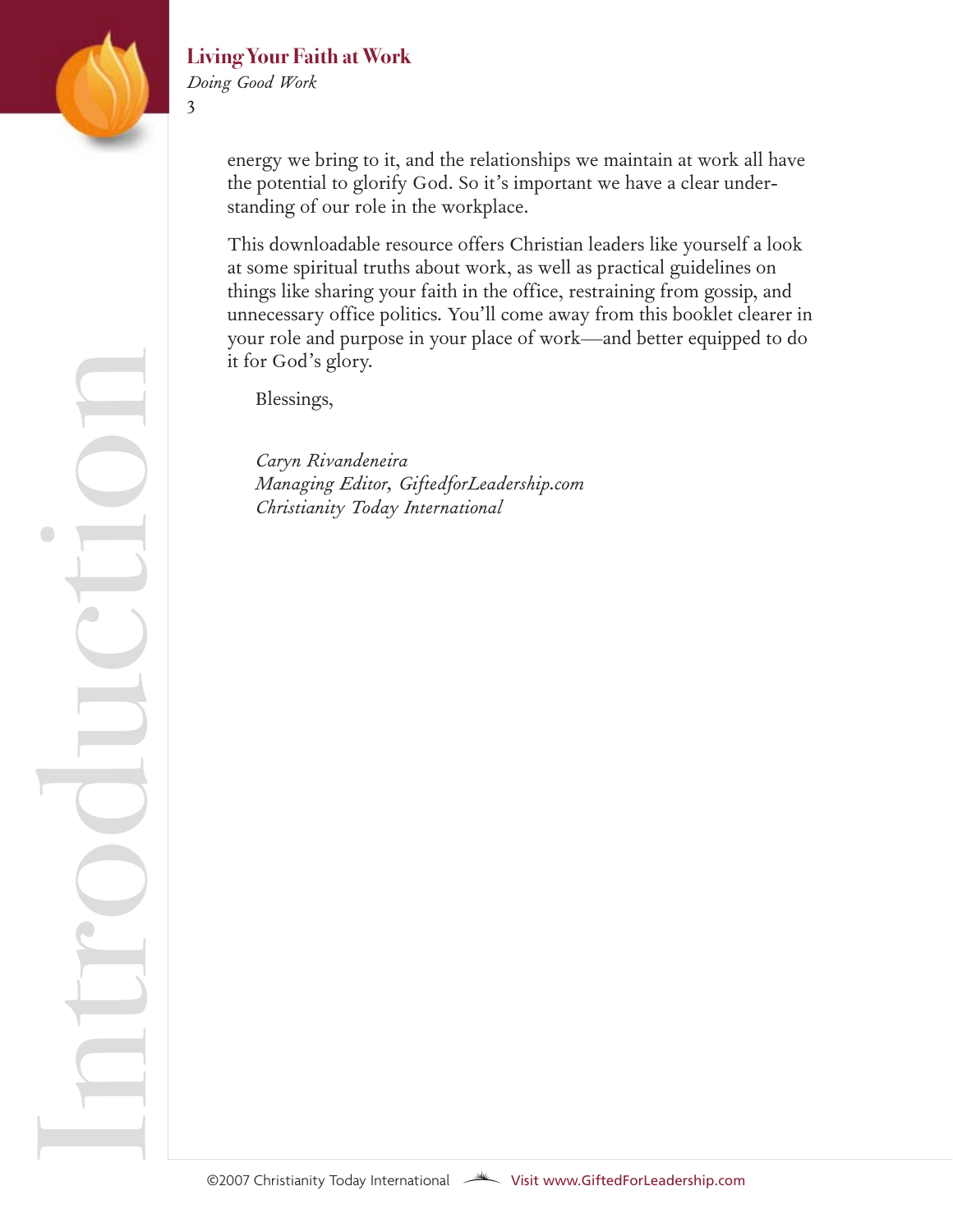

#### **Living Your Faith at Work** *Work Is a Sacred Trust*

GIFTED WOMEN

# Work Is a Sacred Trust

### What is the true value of work?

*by Nancy Ortberg*

 $\blacksquare$  he summer I was 15, I locked myself in the bathroom. Not for the typical reasons. There was no fight with my parents or disappointing love interest. I wasn't trying to hide tears or cool down a temper. I had just received my first paycheck.

It wasn't just the paycheck I loved. That was just symbolic. It was work I loved. I loved the feeling of doing something that mattered, something that helped other people, something that I could accomplish.

Growing up, I awoke each morning to the smell of coffee and the sight of my dad in his crisp white shirt and tie, sitting at the breakfast table reading the newspaper. His aftershave gently filled the room and there was a sense of anticipation in him as he readied to start the work day. My dad loved what he did, and he was good at it. That was a dynamic combination.

Every morning my mother drove me to school. After she dropped me off, she continued on the few more miles to her workplace. In the 1960s, I had one of the very few moms who worked. She was always dressed up for work and her mood seemed to match. My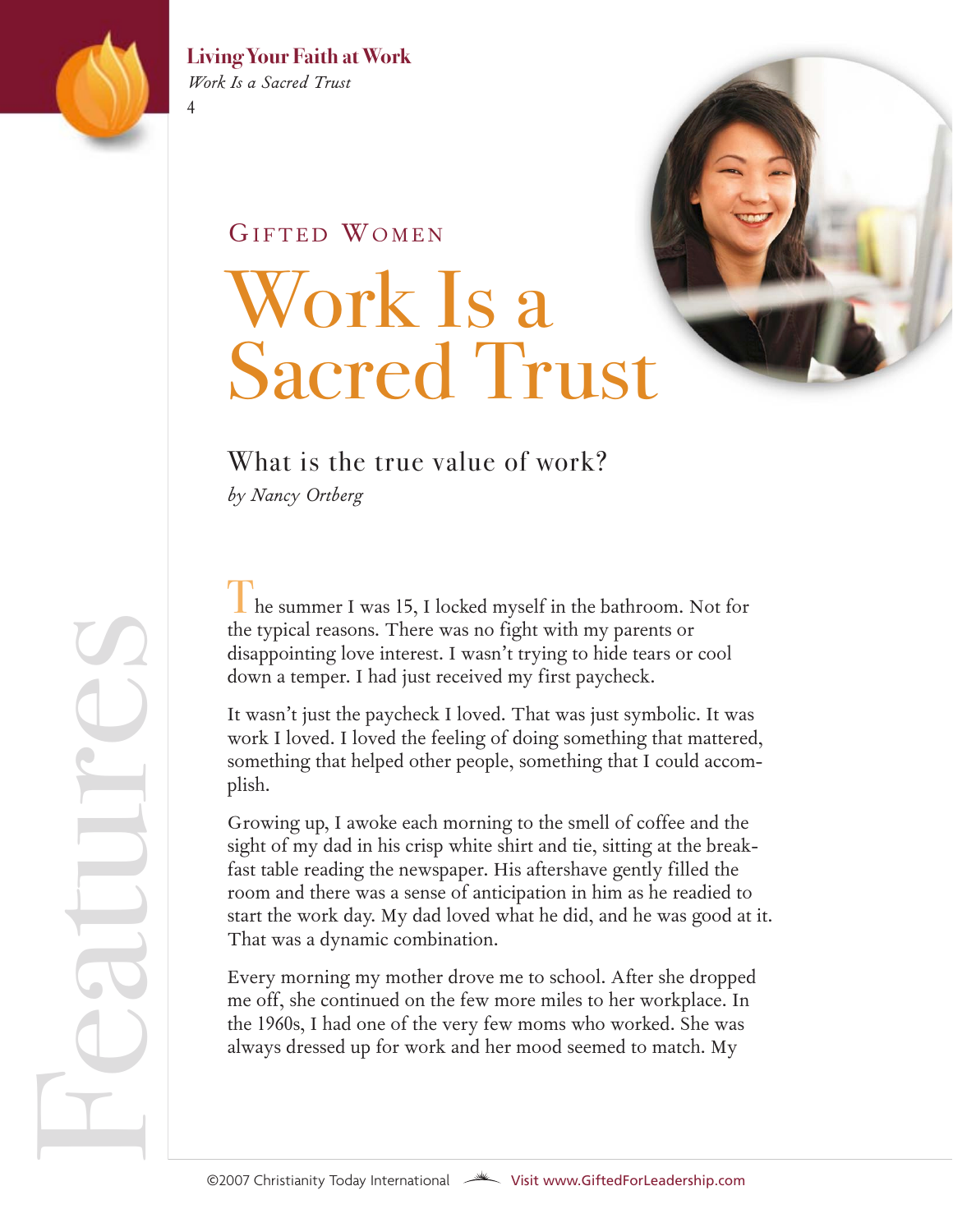

atur

 $\bigcirc$ 

 $\mathcal{L}$ 

#### **Living Your Faith at Work**

*Work Is a Sacred Trust*

5

mother loved what she did, and she was good at it. That is a dynamic combination.

"Thank God it's Friday."

"I hate my job."

"Can't wait until I retire; then I can start living."

I don't get that.

I love to work. I love getting up in the morning and getting dressed for work. I love looking over my calendar for the day and seeing what lies ahead. I love working with a team to make things happen. I love the relationships at work; I love the tasks. I love dreaming and imagining what might be, what the future could look like, how we could make a difference. I love starting to change things, and setting things in motion that might make those changes happen. I love celebrating the wins along the way and learning from the losses. I love watching the team getting healthier and happier as it gets better and better at the work it does.

I love when people are led well. Not only do they accomplish great things, but they become better people in the process. There is that kind of redemption in work.

God gave work to Adam and Eve before the fall. Work was not the result of sin; it was another way of working out the image of God that resides in all of us.

Work is a sacred trust, and there are a few things you can do to treat it as such in your role as a leader:

1. **Yourself.** <sup>I</sup> first heard the concept of "self-leadership" when I was on staff at a church. Here's the main idea: You are responsible for carving out a life that has a rhythm that renews you. It is not anybody else's job. As a leader you take responsibility for your own self-renewal which includes things like reading, planning alone time to do thinking and processing, and maintaining a schedule that allows you to keep your promises, which is one of the key jobs of a leader.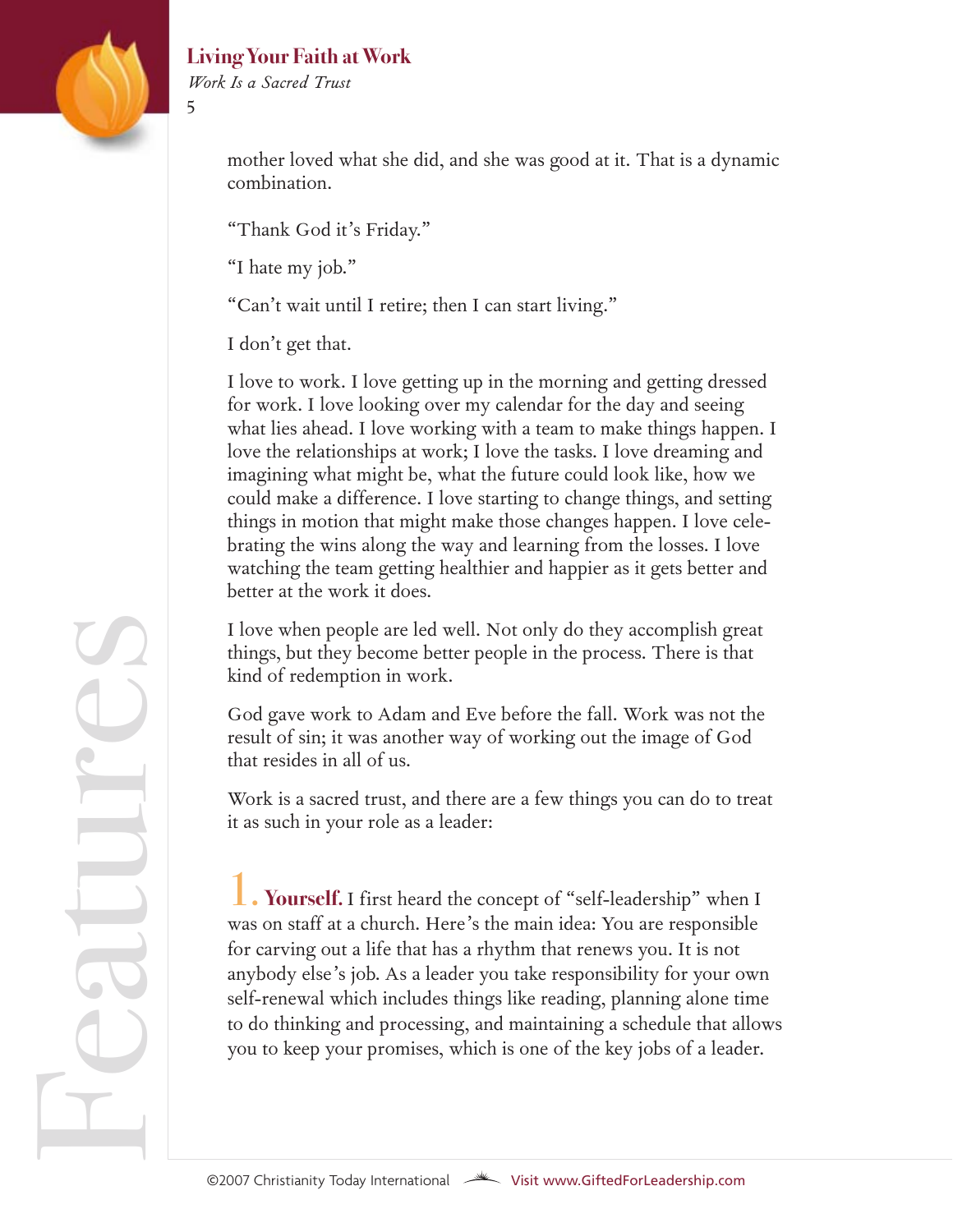

*Work Is a Sacred Trust*

6

Self-leadership will not only increase your leadership capacity and skills but will also work to prevent burnout.

2. **Others.** Leadership is the promise of development. People need three things to grow: opportunities, challenges, and relationships. It is your job as a leader to be sure, over time, that your people are getting all three. They need opportunities to use their abilities to make a difference, challenges that stretch them without breaking them, and relationships in which they are known and celebrated and told the truth about themselves.

One of my most memorable moments working on staff at a large hospital was when I was speaking for the first time to one of the top executives. I introduced myself and she immediately said, "I know who you are." I was 22 years old. I have never forgotten that phrase. It was powerful to be noticed and made me want to do a good job

 $\beta$ . The Organization. Organizations—not just individual people are important. Organizations, as a collection of people, allow us to accomplish things we could not do on our own. As a leader it is your responsibility to make sure that meetings are compelling, that they are places where collaborative (not consensus, which Patrick Lencioni defines as "mutually agreed upon mediocrity") decisions are processed and made, a place where goals are set and people are held accountable for those, where short-term and long-term gains are celebrated and lack of success is autopsied and learned from.

Leadership is a sacred trust.

Nancy [Ortberg](http://blog.christianitytoday.com/giftedforleadership/2007/01/nancy_ortberg.html) *is a founding partner of* [Teamworx2.](http://www.teamworx2.com/) *She and her husband John live in the Bay Area and have three children, Laura, Mallory, and John. This article was first posted at* GIFTEDFORLEADERSHIP.COM *on March 22, 2007.*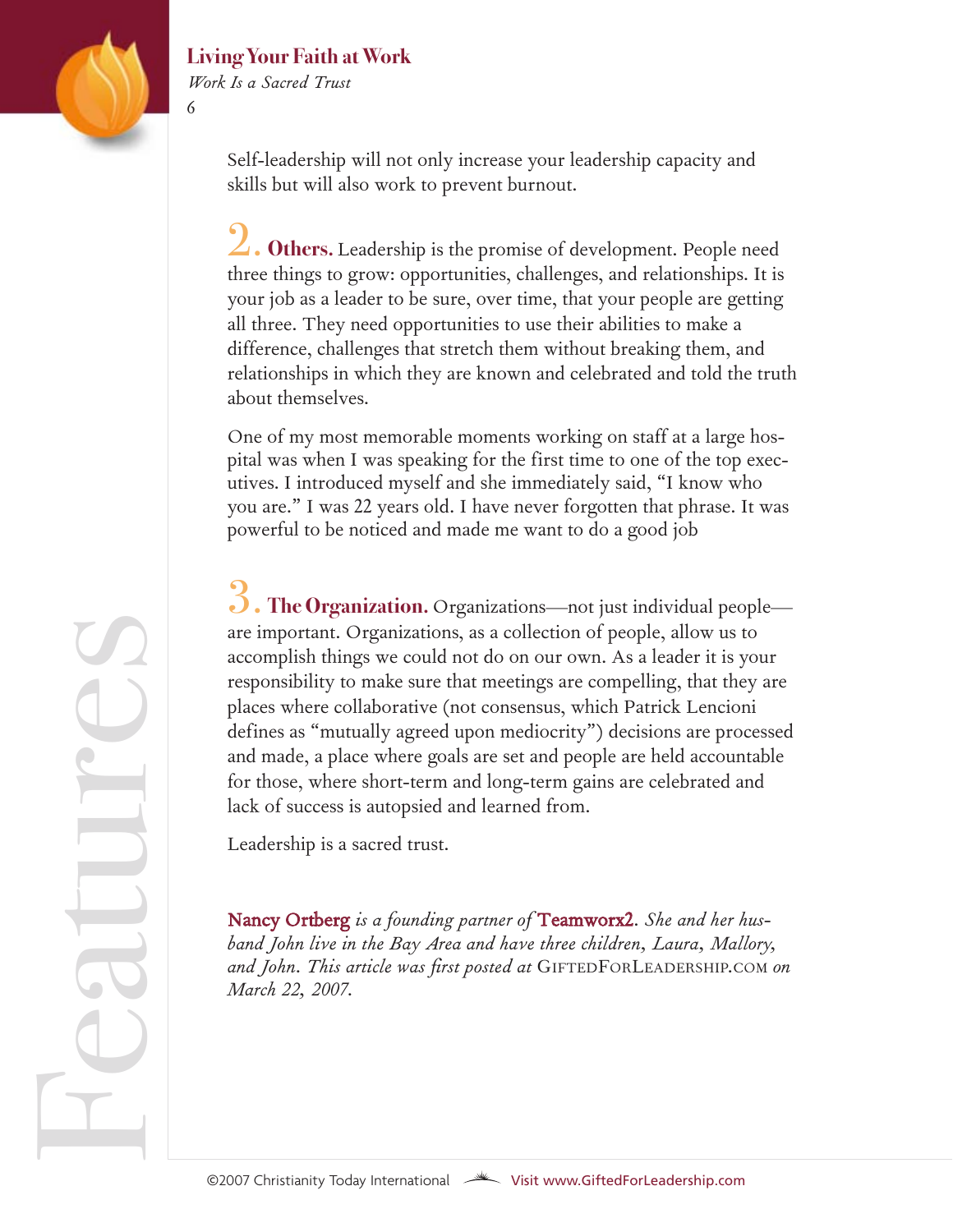

Fe

atur

 $\bigcirc$ 

 $\mathcal{L}$ 

*Work Is a Sacred Trust*

7

# Thought Provokers

*• In what ways have you found work or leadership to be sacramental?*

*• Nancy writes, "You are responsible for carving out a life that has a rhythm that renews you." What does that statement mean to you?*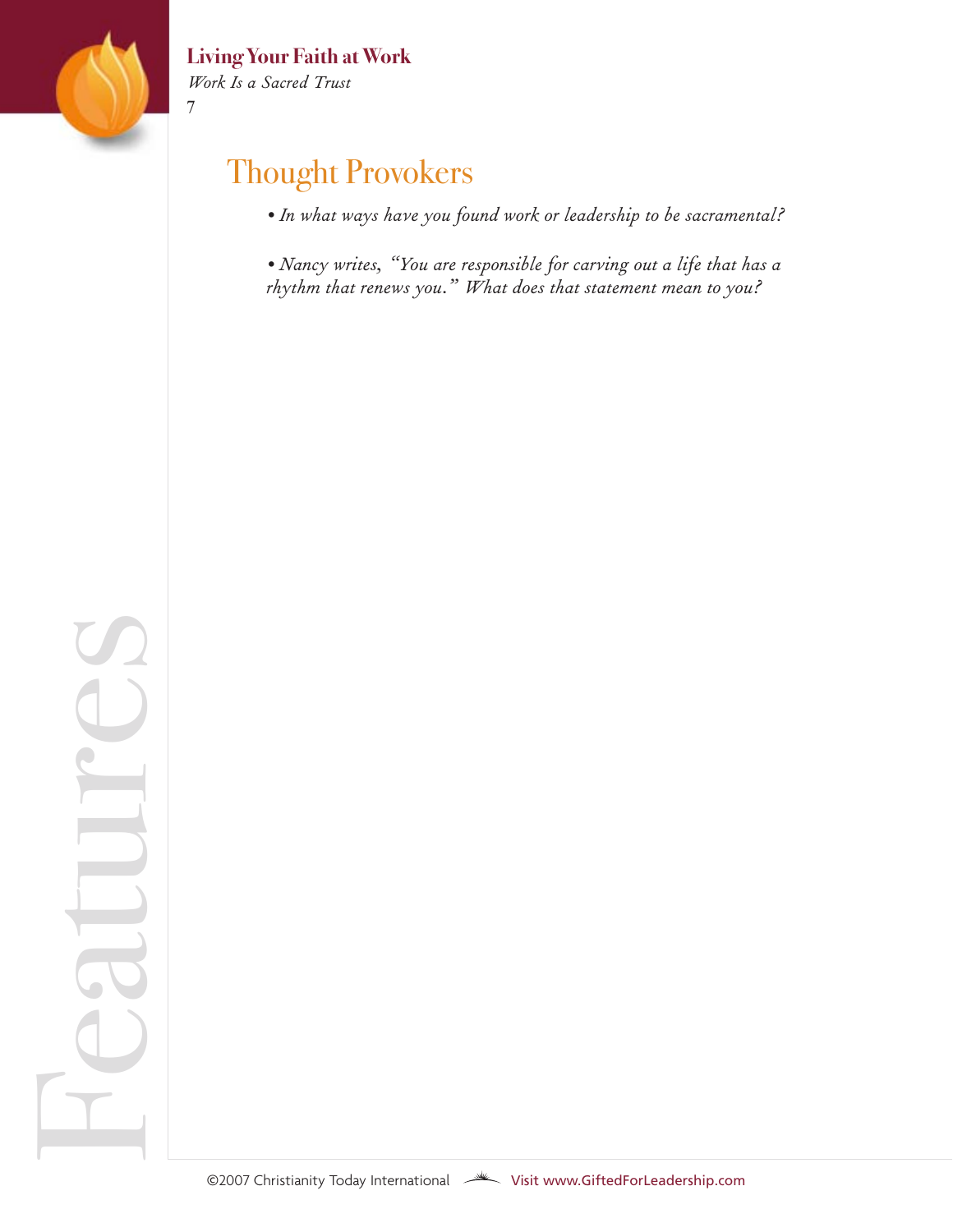

**Living Your Faith at Work** *Witnessing from Weakness at Work*

#### GIFTED WOMEN

# Witnessing from Weakn at Work

What we aren't glorifies the One who is.

*by Caryn Rivadeneira*

ne of the greatest shames of my life is that never once during my first job out of college did I share the gospel with any of the people I worked with. While my friends there certainly knew I graduated from a Christian college, went to church, and believed in God, in several years of working together that was all they knew about my faith. At the time, my focus was so much on learning the ins and outs of magazine publishing and meeting my earthly achievement goals (after all, this was my dream), that I failed to see the people around me as lost souls in need of a Savior and instead saw them as people to laugh with and learn from.

Though I know I'm forgiven for this sin, to this day I can't think of certain colleagues without wincing—and praying that they are surrounded by Christians, who, unlike me, dare share their faith at work.

While my self-centered career goals certainly kept the focus off of other people's eternal welfare, it was also that I misunderstood what sharing my faith at work would look like. I didn't learn this until I started working at Christianity Today International (GiftedForLeadership.com's parent company) years ago. Although I was surrounded by once-lost people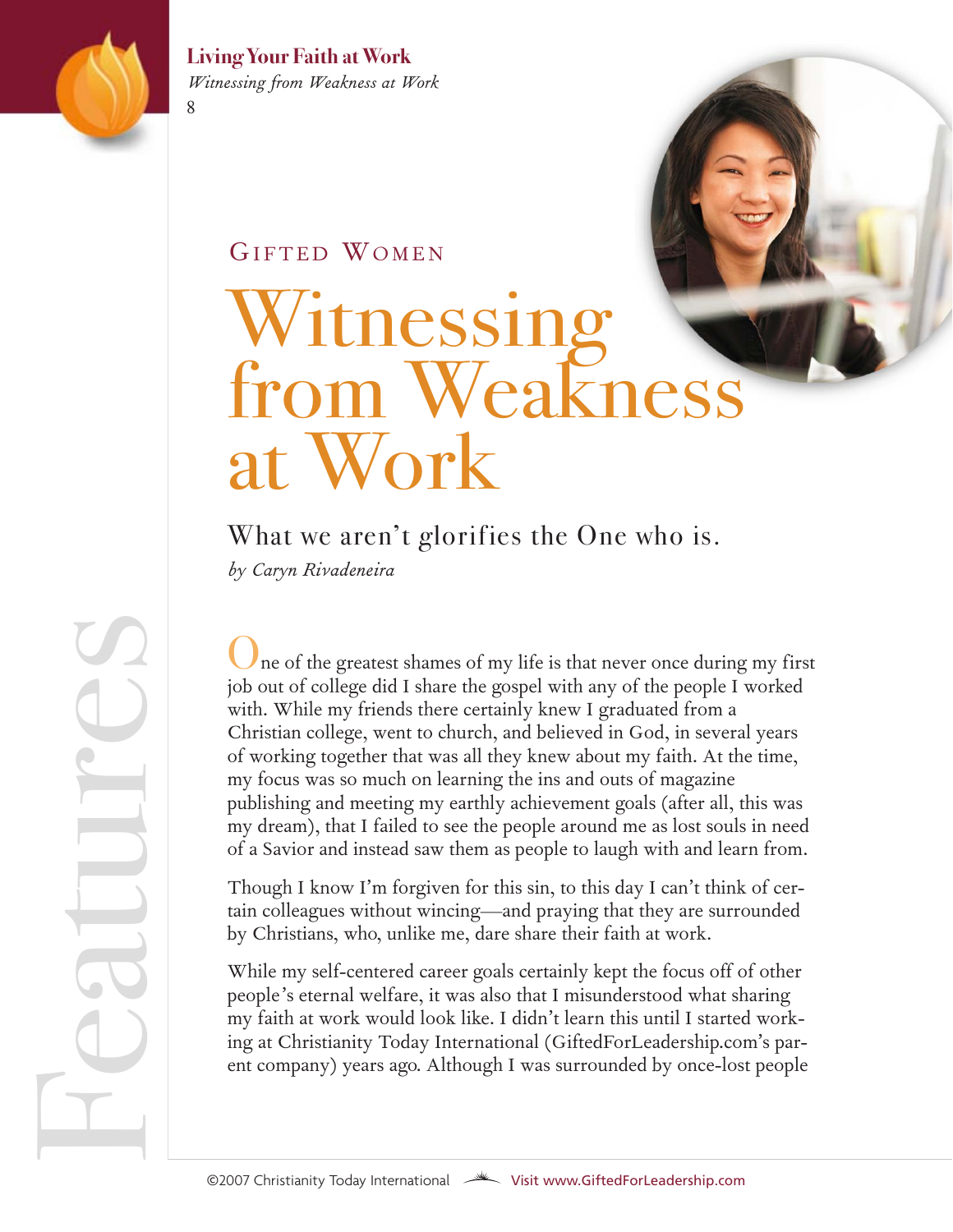

#### **Living Your Faith at Work** *Witnessing from Weakness at Work*

who had *found* their Savior, the sharing of faith was everywhere. We shared personal faith, rather than *the* faith. We talked of mighty ways God had moved, of huge disappointments, of doubts, of praise, of unanswered prayers, of our own often rocky journeys through a life of faith.

In my earlier job, I imagined sharing my faith at work would mean I had John 3:16 printed on business cards or had a huge "Repent or Burn" placard posted on my cubical wall. Maybe I'd have to invite a different coworker to lunch every day and ask—immediately after saying grace loudly—if she knew where she would go if she died right now. Any image I'd conjure up just didn't jive with my working environment—or my personality—so I passed.

If only I'd have had the wisdom of John Nunes, a professor at Concordia University in River Forest, Illinois. I heard him speak recently on "witnessing out of weakness." I love this premise—especially for the workplace. It means that you aren't standing on soapboxes telling coworkers they're going to burn in hell (this may get you burning in the HR department!), but instead puts you in the drivers seat of conversations with coworkers that are less about personal righteousness and more about how Jesus has worked through your weaknesses.

Especially in a culture that so roundly attacks Christians—sometimes with good reason—it's important for the world to see Christians as we really are, not as we often pretend to be. They need to see us as messed up, wounded, and hurting people who have found the great Hope and their ever-present source of strength.

If you were to share with your coworkers the ways that God has walked with you through difficult, stressful times at work and in life, it might offer glimpses of how God could embolden their own lives. If they knew that you, too, went through seasons of doubt—wondering if all this stuff about the Son of God rising from the dead could possibly be true—but were sustained by experiencing the Holy Spirit's work in your life, imagine the impact. And, of course, there's no better way to shine the irresistible grace that has saved wretches like us than to be willing to open up areas of struggle—and mercy in our own lives.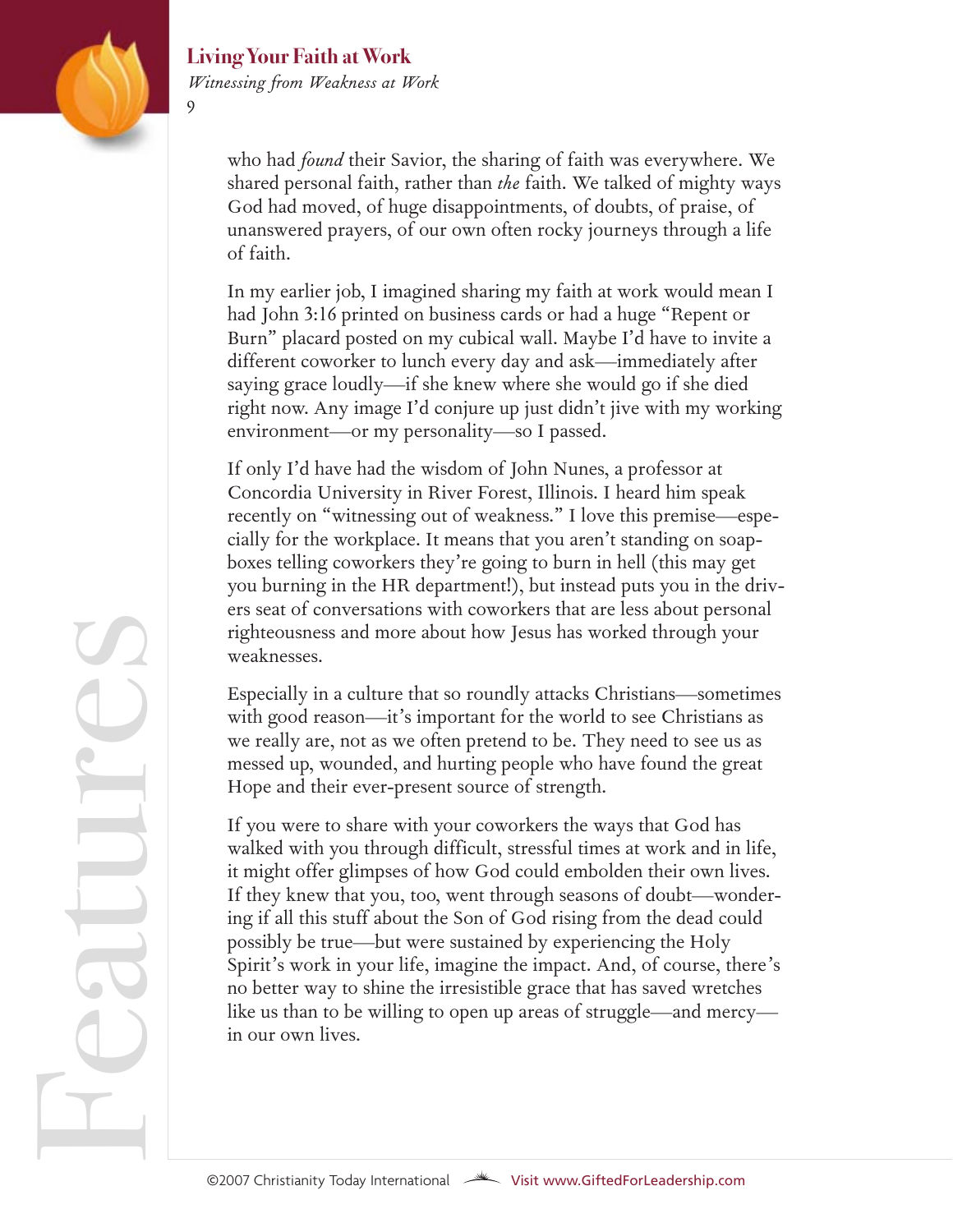

Fe

atur

 $\bigcirc$ 

 $\mathcal{L}$ 

#### **Living Your Faith at Work** *Witnessing from Weakness at Work*

Now, I'm not fool enough to suggest you need to bare your deepest sins to coworkers who may or may not use them against you. But I have come to realize that the strongest witnesses—much like the strongest leaders are the ones willing to give glory where glory is due.

Caryn [Rivadeneira](http://blog.christianitytoday.com/giftedforleadership/2007/01/caryn_rivadeneira.html)*[, former mana](http://www.christianitytoday.com/parenting)ging editor of* MARRIAGE [PARTNERSHIP,](http://www.christianitytoday.com/marriage) CHRISTIAN PARENTING TODAY*, and* [WOMEN'S AND](http://todayschristianwomanstore.com/) FAMILY RESOURCES *at Christianity Toda[y International, is a freelance edi](http://blog.christianitytoday.com/giftedforleadership/)tor and writer. This article was first posted at* www.giftedforleadership.com *on February 5, 2007.* 

# Thought Provokers

*• When have you experienced the positive impacts of witnessing from weakness?*

*• What worries you about this concept? What excites you?*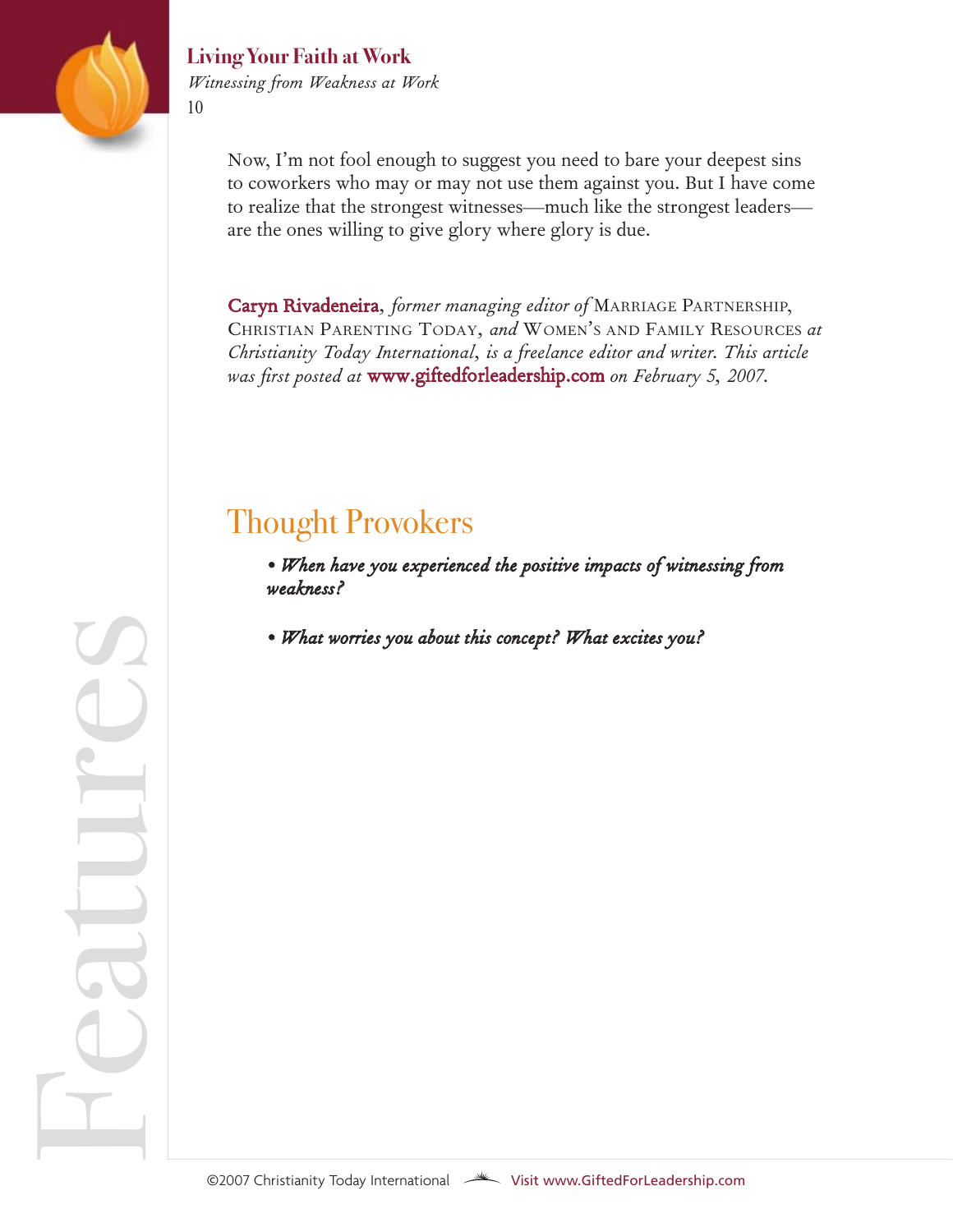

#### **Living Your Faith at Work** *Gainfully Employed*

#### BIBLICAL PERSPECTIVE

# Gainfully **Employed**



### Capture the value of vocation in an age of underemployment.

*by Melody Pugh*

In a recent news report about the employment outlook, I heard a term that sent me running to Merriam-Webster: *underemployment*. It's a chilling term—one that describes the condition a growing number of men and women face in the current marketplace. *Underemployment* refers to those working in jobs that don't utilize their skills. Those skills may indicate distinction in a trade or craft. They may come from a high level of formal education. And for people who've worked hard to master those skills, they indicate commitment and the purposeful pursuit of excellence. But when you're underemployed, the pursuit of satisfying work often leads only to frustration and disappointment.

However, if underemployment is such a big issue, why do so many underemployed people continue in their boring jobs? Do they remain out of necessity? Or do they simply ignore the emptiness? Perhaps some have found a way to deal with the problem by reframing the issues altogether. As one who's felt the squeeze of underemployment, I would venture to guess that at the root of how we respond to underemployment lies a very different kind of problem. The problem I'm thinking of is existential, not economic: theologi-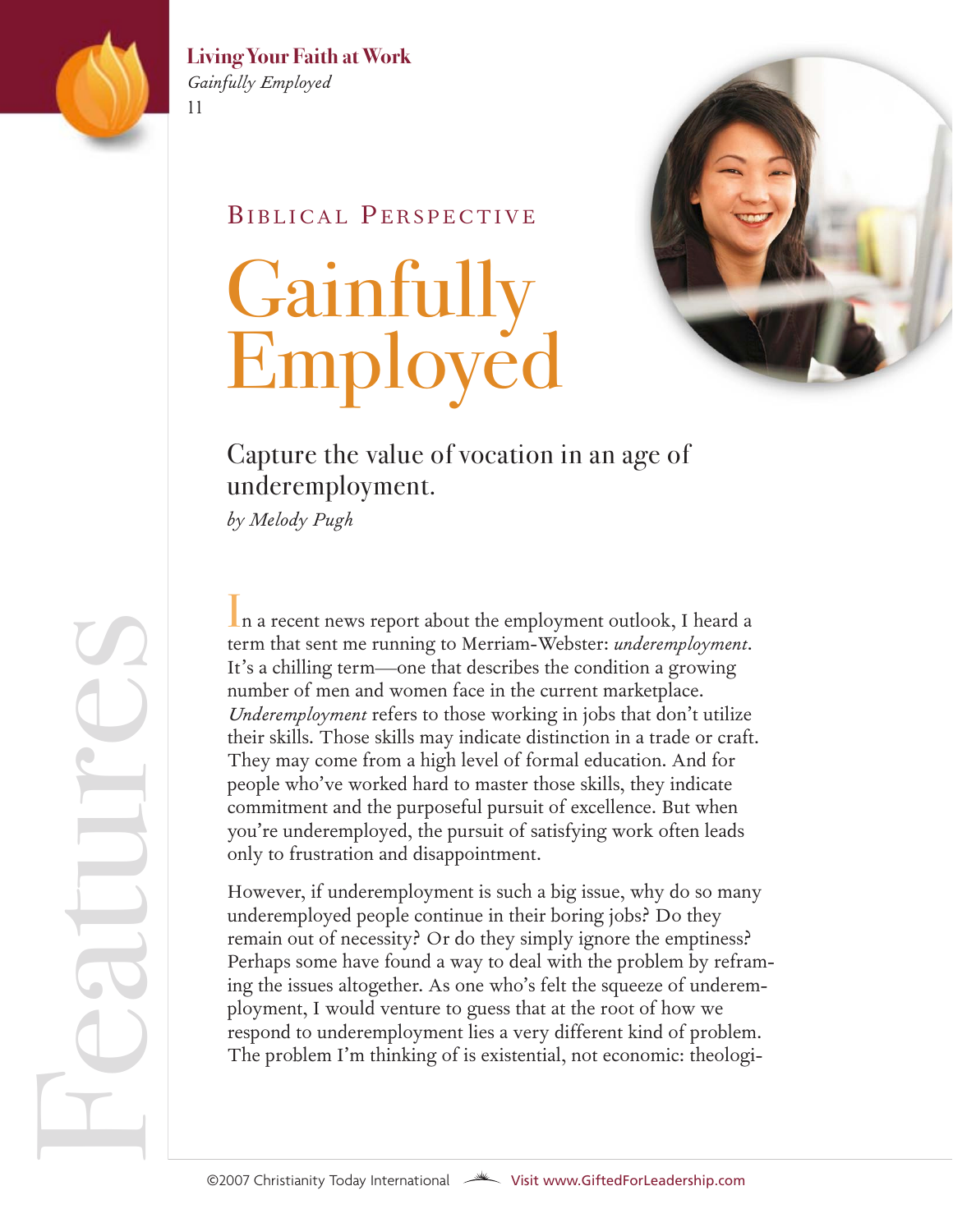

*Gainfully Employed* 12

> cal, rather than political. Underemployment forces us to examine where we find our ultimate meaning.

#### **Labor Pangs**

All of life began with work—it's the reason there was a day one in the first place. For the first six days, God worked. And when he built the garden and placed man inside, God's first gift to that precious creature was work. Though Scripture never tells us directly *why* God asked man to work, the story suggests that the capacity to work—to create, to steward, and to care for what God has given us—is an integral part of the *imago dei*. In the beginning was the Word, the apostle tells us: the *Logos* and our reason for being. If the one who created us works, it should be a joy to be employed in the business of the Creator.

But as a result of the Fall, work came to feel like labor rather than an act of love. When you're toiling through a long day at the office, it's easy to fall into the trap of thinking the Curse is the reason we work at all. But the truth is actually far more complex. God called work good, but then cursed the ground, the raw material of our day-today activities. That curse condemned us to feelings of longing and lack when we can't quite make those raw materials do what we want.

The workplace offers plenty of venues to air our sinfulness. It's there that we struggle directly with temptations of greed and exploitation. The closed environment of an office offers a crucible for raising and resolving gender conflicts and confronting our own struggles with honesty and integrity. And yet we know the Fall resulted not in these individual sins, but in a heart condition characterized by a longing for meaning.

#### **Making Meaning**

So in spite of our disillusionment, we continue to grasp for meaning in our work. We seek satisfaction in our jobs just as God looked at his creation and pronounced it good. Each of us hopes our work will make a difference, if not to society at large, at least in our own lives. We seek a vocation: employment that meets an inner longing and provides satisfaction beyond the benefits we receive. We celebrate workplaces that encourage our creativity, build our spirits, and offer We seek a vocation: employment that meets an inner longing and<br>provides satisfaction beyond the benefits we receive. We celebrate<br>workplaces that encourage our creativity, build our spirits, and offer<br>the opportunity to ch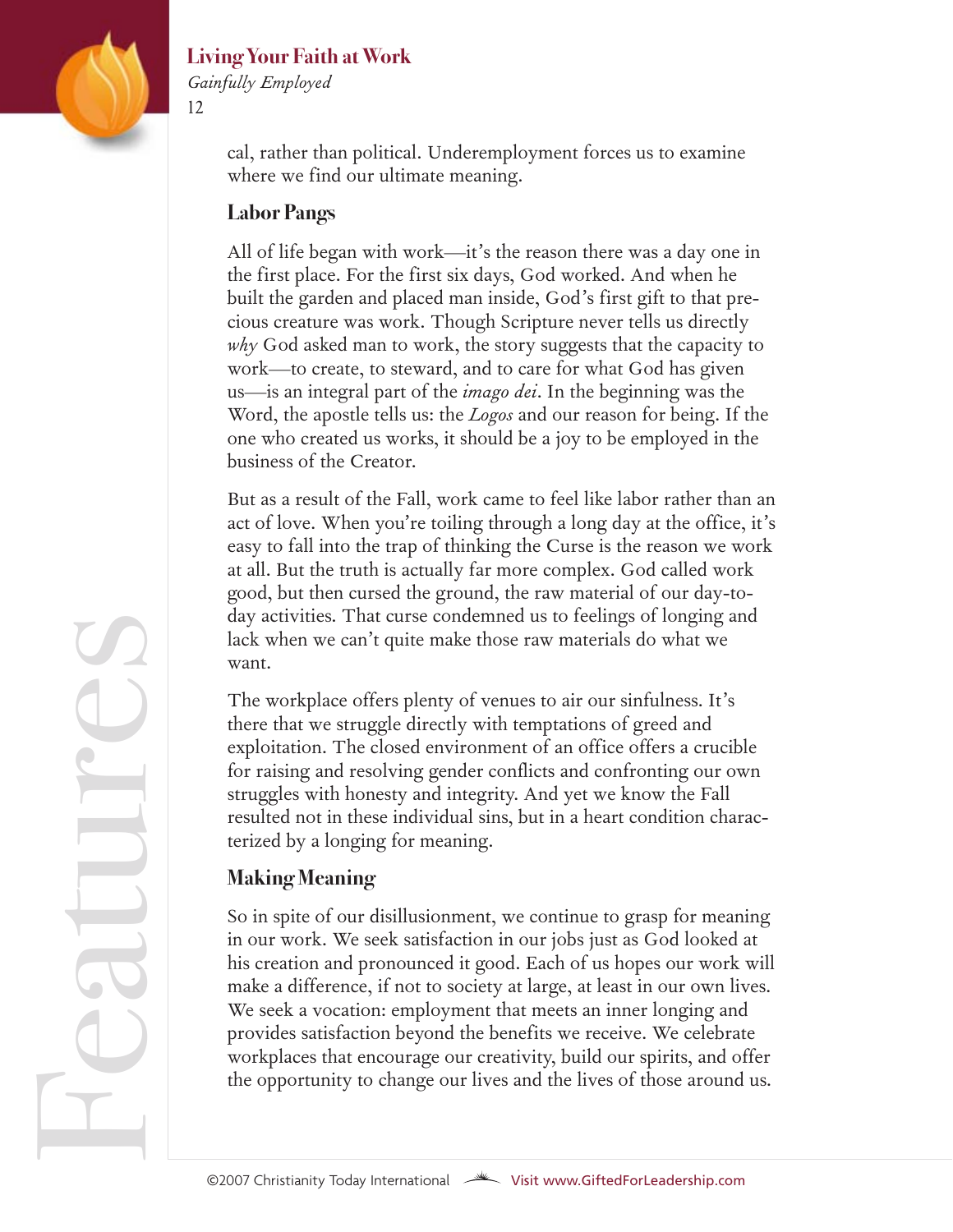

atur

e

 $\mathcal{L}$ 

#### **Living Your Faith at Work**

*Gainfully Employed*

13

Does it sound too good to be true? Those jobs exist, in good work environments and bad. In spite of the Fall, the promise of fulfillment in our work remains very real. Sin corrupted our ability to find complete satisfaction in our work; but in the same curse, God inaugurated the story line of redemption. With the promise of the Savior, God gave us the ability to see significance in day-to-day activities. God has promised that one day even our work will be as satisfying as leisure.

But on that day, the work itself will be less important than the one who gave us the work in the beginning. Our work can fulfill us. It can give us a sense of purpose on this earth. But in the long run, our meaning must end where it began. Not until we understand that our truest vocation is to serve Christ will we, too, call our work good. For as each of us continues to work, as we seek ways to blend our occupation with our vocation, we discover more about who God is and who we are. What a gift to find ourselves gainfully employed in becoming the people God created us to be!

*Melody Pugh is a freelance writer. This first appeared in the August 23, 2006, edition of the* CHRISTIAN NEWS AND RESEARCH *newsletter.*

## Thought Provokers

*• When does your work feel like labor? When does it feel like an "act of love"?*

*• What sort of meaning do you derive from your work? How does it shape your identity?*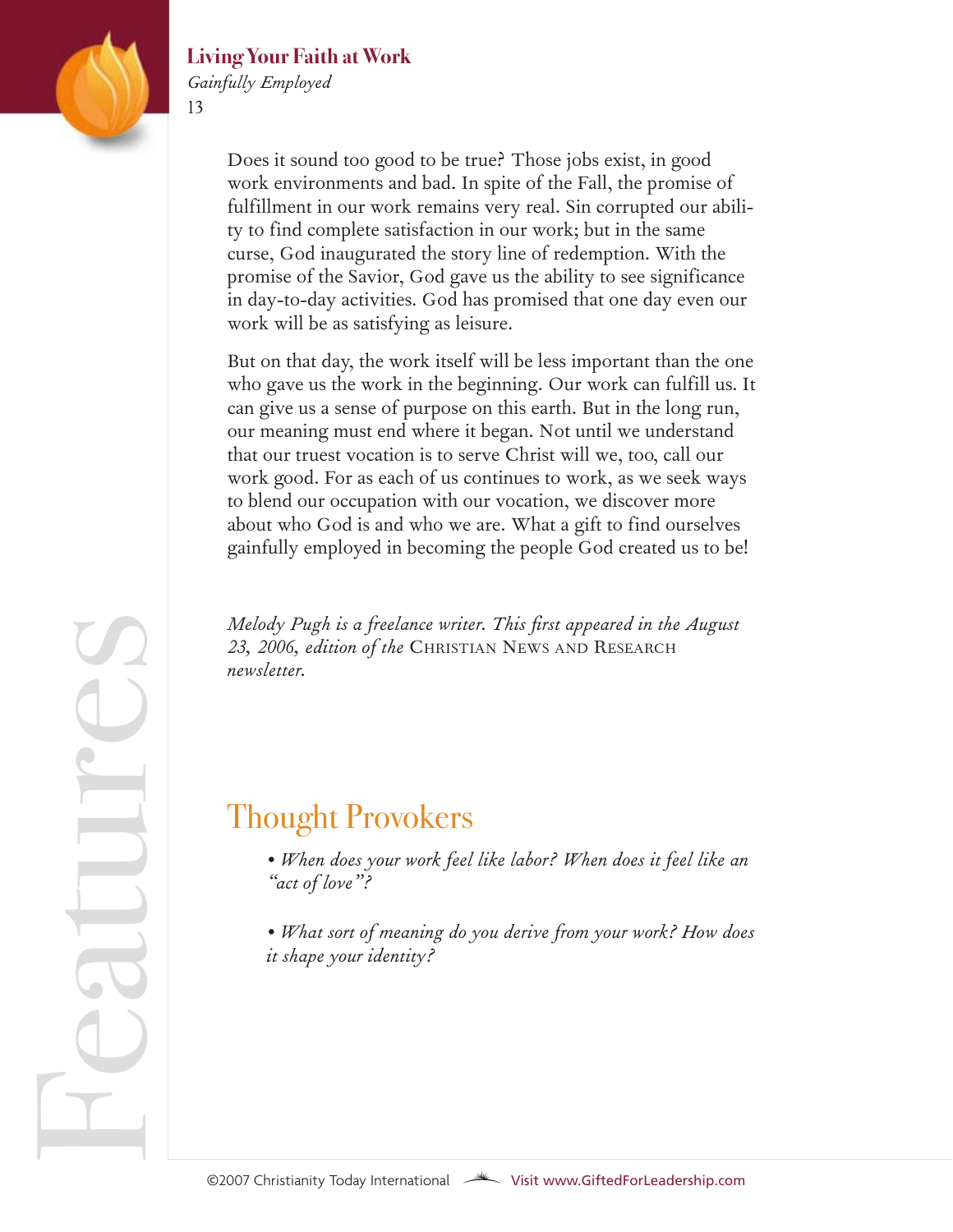

**Living Your Faith at Work** *A Spiritual Growth Industry*

#### PRACTICALLY SPEAKING

# A Spiritual Growth Industry



### More than ever, Christians are bringing faith to bear in the for-profit world.

*by Brad A. Greenberg*

Mike Valleskey was struggling to understand how his job at Sears fit into his new life of faith. Valleskey hadn't been asked to perform unethically or kept at work so late that he lost touch with his family. But he couldn't see how a disciple of Jesus Christ could work 9 to 5 inside an office with such a large mission field outside.

"I contemplated going back to Bible school," Valleskey tells CHRISTIANITY TODAY. But before making the jump, he looked at his sphere of influence—his wife and four children, no surprise there, but the next one blew him away. "The workplace," says Valleskey, who now leads a Christian fellowship at Sears with 150 members. "I was around 5,000 people, every day, 40-plus hours [a week]."

Welcome to Faith in the Workplace 101, one of the fastest growing arenas of Christian ministry. If nonprofits are learning lessons from former for-profit execs, it's also true that Christian workers are learning how better to bring their faith into the for-profit world.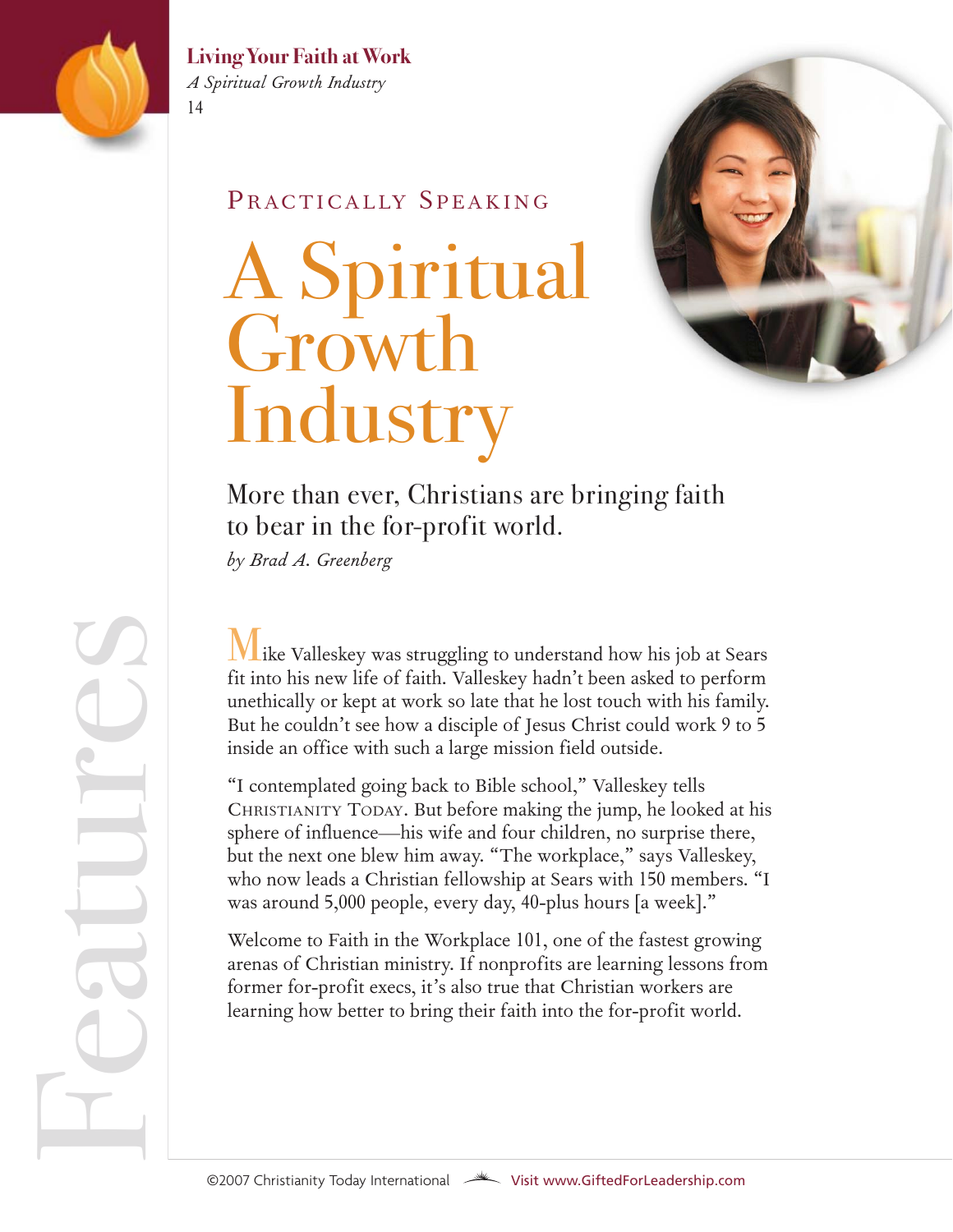

#### **Living Your Faith at Work** *A Spiritual Growth Industry*

Like many before, and even more since, Valleskey discovered in 1994 that the largest mission field in his life was inside his Chicago office building. He didn't need a Master of Divinity degree. He just needed to work with a higher mission than receiving that Friday paycheck.

"People don't just want to park their car [and] their soul in the lot outside. They want their personal values, their faith values, to be aligned with the values of the office," says David W. Miller, executive director of Yale University's Center for Faith and Culture and author of the book *God at Work* (Oxford, 2006). "They don't want to live a compartmentalized life."

That much has become clear. With an explosion of regular Bible studies meeting in American offices, the number of nonprofits supporting those Bible studies has mushroomed to more than 800, according to the International Coalition of Workplace Ministries (ICWM). In 2000, there were 79 books published about faith and work; ICWM has counted 2,000 titles in the past two years. The next new position to be salaried at larger churches will be seminarytrained pastors of workplace ministry, says Stephen Christensen, founder of Concordia University's Center for Faith and Business.

"This will be one of the major issues that will determine the history of the church," says Kent Humphreys, president of the Fellowship of Companies for Christ International.

The business community has taken notice. Articles about increasing expressions of faith at work have appeared on the cover of *BusinessWeek* and in *Fortune*, *Newsweek*, the *Wall Street Journal*, and *The New York Times*, among others.

#### **Ignorance about Rights**

Still, the market has substantial room for growth, experts say, largely because Christian employers and employees are ignorant about religious protections under the law—and many work hard to refrain from any overt religious expression.

"Most Christians sort of cower at this toothless lion called separation of church and state, because they don't understand their freedom and their limits," says Os Hillman, president of ICWM

Fe atur e $\mathcal{L}$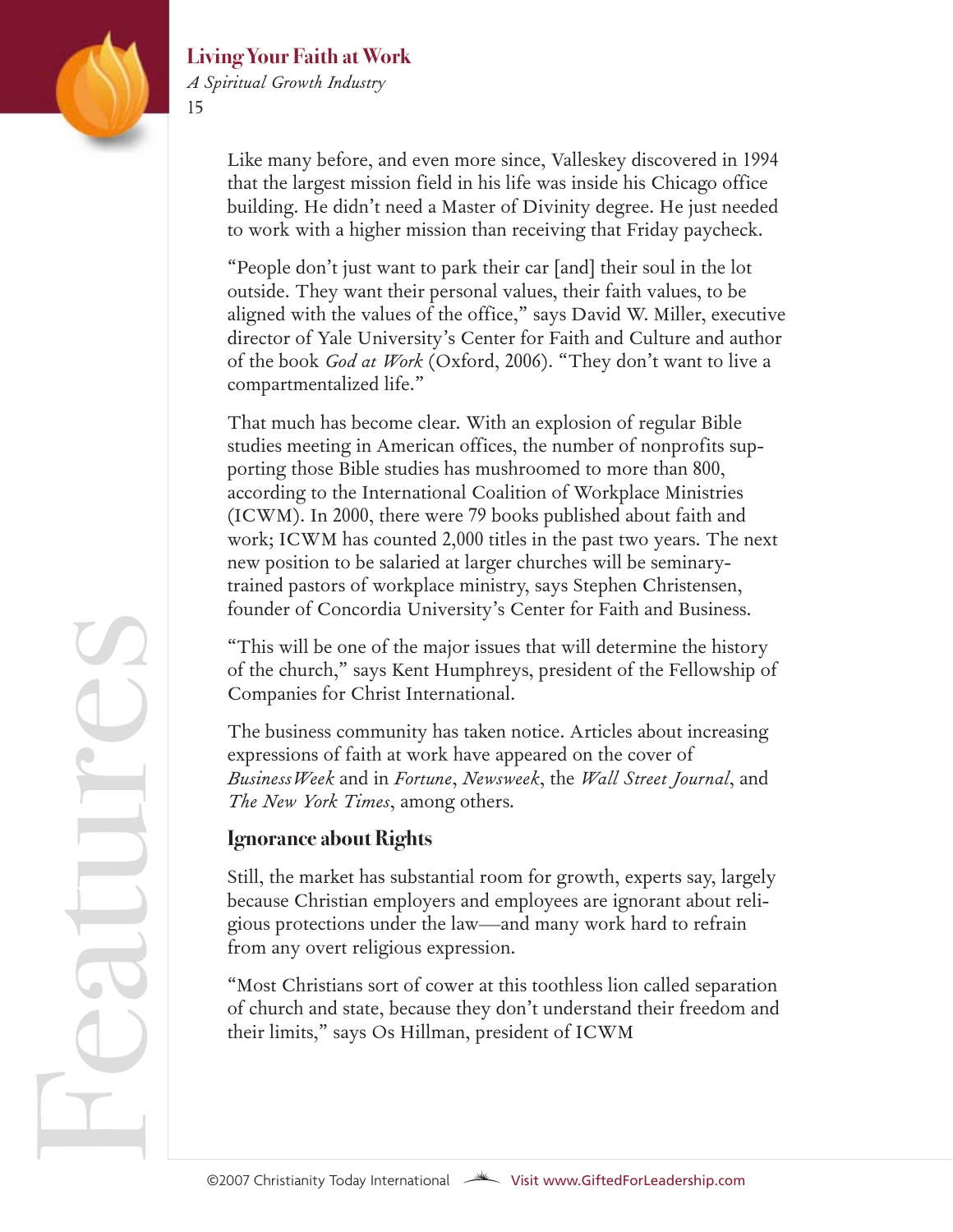

#### **Living Your Faith at Work** *A Spiritual Growth Industry*

That's where Brad Dacus steps into the picture. The founder and president of Pacific Justice Institute, a legal-defense organization, Dacus travels throughout California and occasionally out of state to provide free seminars about what Christians can and can't do at work.

Under federal law, Dacus says, employees can share their faith with non-Christian employees off the clock, use available conference rooms for meetings before work and during breaks, keep religious items on their desks, and redirect union dues to a charity.

Employers have even more latitude. They can begin a chaplaincy, hold Christian-themed corporate retreats, sponsor summer Bible camps for employees' children, and establish scholarships to selected Christian colleges, says Dacus.

But Dacus notes the limitations. "It has to be voluntary, and no employee can ever be punished for not participating in a religiousbased activity."

Many Christian workplace fellowships are served by ministries like ICWM, the Fellowship of Companies for Christ, and Christian Business Men's Committee.

But there are also private businesses that add a Christian touch to client services. Giant Partners, an Oklahoma City–based growth consulting firm, helps clients improve their businesses by using a model Jesus lays out in Matthew 9 and 10—whether the company is Christian-led or not. Giant enters a village (business) and tries to heal the sick (fix problems), cast out demons (alleviate anxiety), and preach the Good News (encourage executives to live righteously).

"If we can transform CEOs, it will affect all their employees," says Giant cofounder Jeremie Kubicek.

At the Coca-Cola Company, Christians have congregated for a weekly Bible study for as long as anyone can remember. What was a small group now numbers 429 people at the global headquarters in Atlanta and in field offices. Coke—which recently promoted the creation of affinity groups such as the African American Forum, Hispanic Employee Forum, and Women's Forum—has quietly supported the Coca-Cola Christian Fellowship, which began in 2001.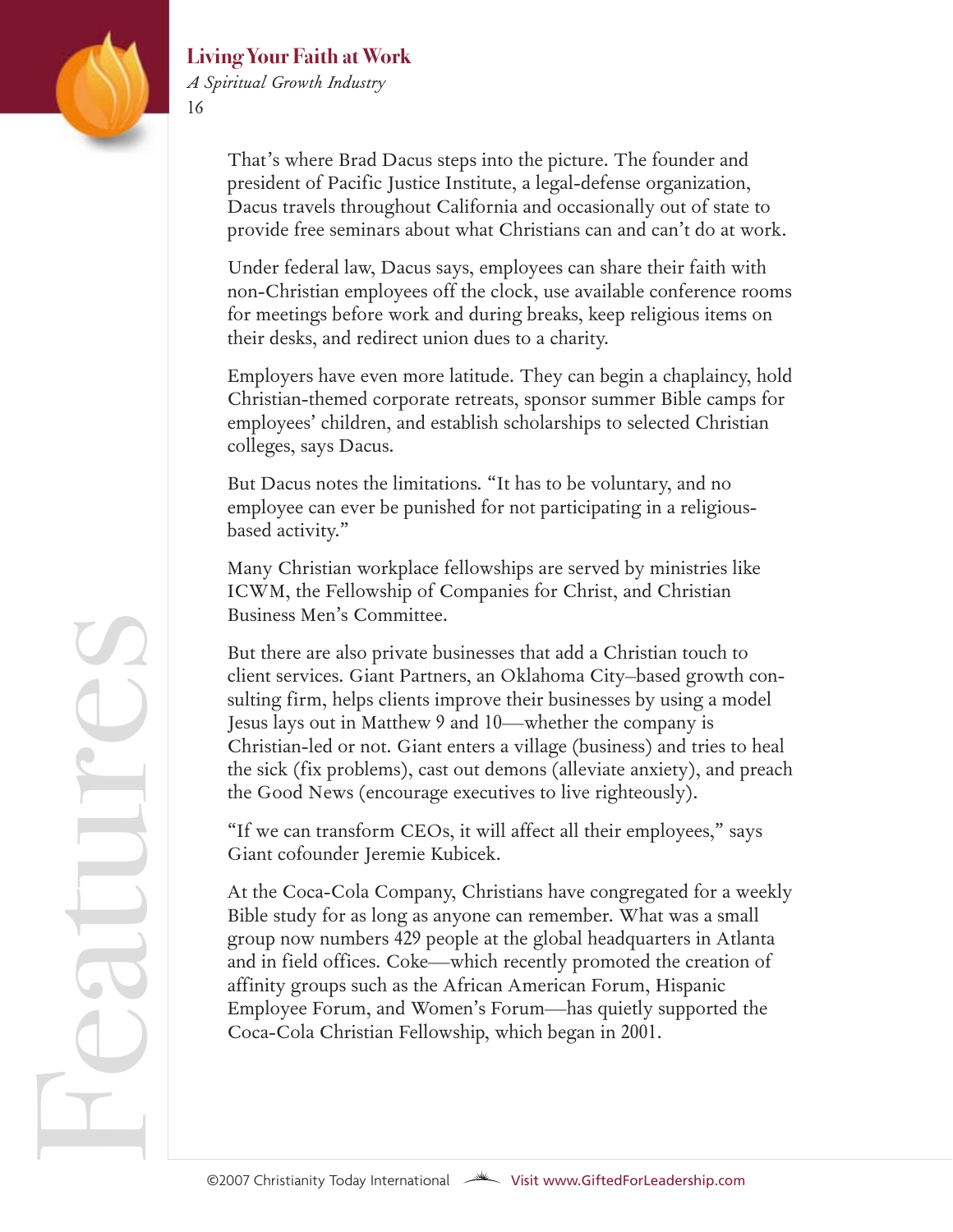

Fe

atur

e

 $\mathcal{L}$ 

#### **Living Your Faith at Work** *A Spiritual Growth Industry*

The global headquarters fellowship meets in an open conference room each Wednesday during lunch. Members host occasional lectures after work led by successful Christian business leaders. In the wake of Hurricane Katrina, the fellowship donated supplies, furniture, food, and clothing to a colleague's extended family. And when an executive assistant's daughter was hospitalized near death after a car crash, the fellowship asked its members for prayer. She recovered.

"The No. 1 thing a Christian can do is live our faith, so people can see our faith coming through. That is going to be the biggest witness. It is not through banging on a person's door and saying, 'The only way to heaven is Jesus Christ,'" says Steve Hyland, director of retail merchandising for Coca-Cola North America and leader of its Christian fellowship. "It's living it versus saying it."

*Brad A. Greenberg is a religion reporter for the* Los Angeles Daily News*. This article first appeared in the March 2007 issue of* CHRISTIANITY TODAY*.* 

## Thought Provokers

*• Were you surprised by the ways Christians are legally allowed to share their faith at work? If so, what surprised you? If not, how have you utilized these rights?*

*• Jeremie Kubicek says in the article, "If we can transform CEOs, it will affect all their employees." As a Christian leader, how can you influence and ultimately transform other leaders?* 

*Copyright © 2001 by the author or Christianity Today International/Christian Bible Studies.*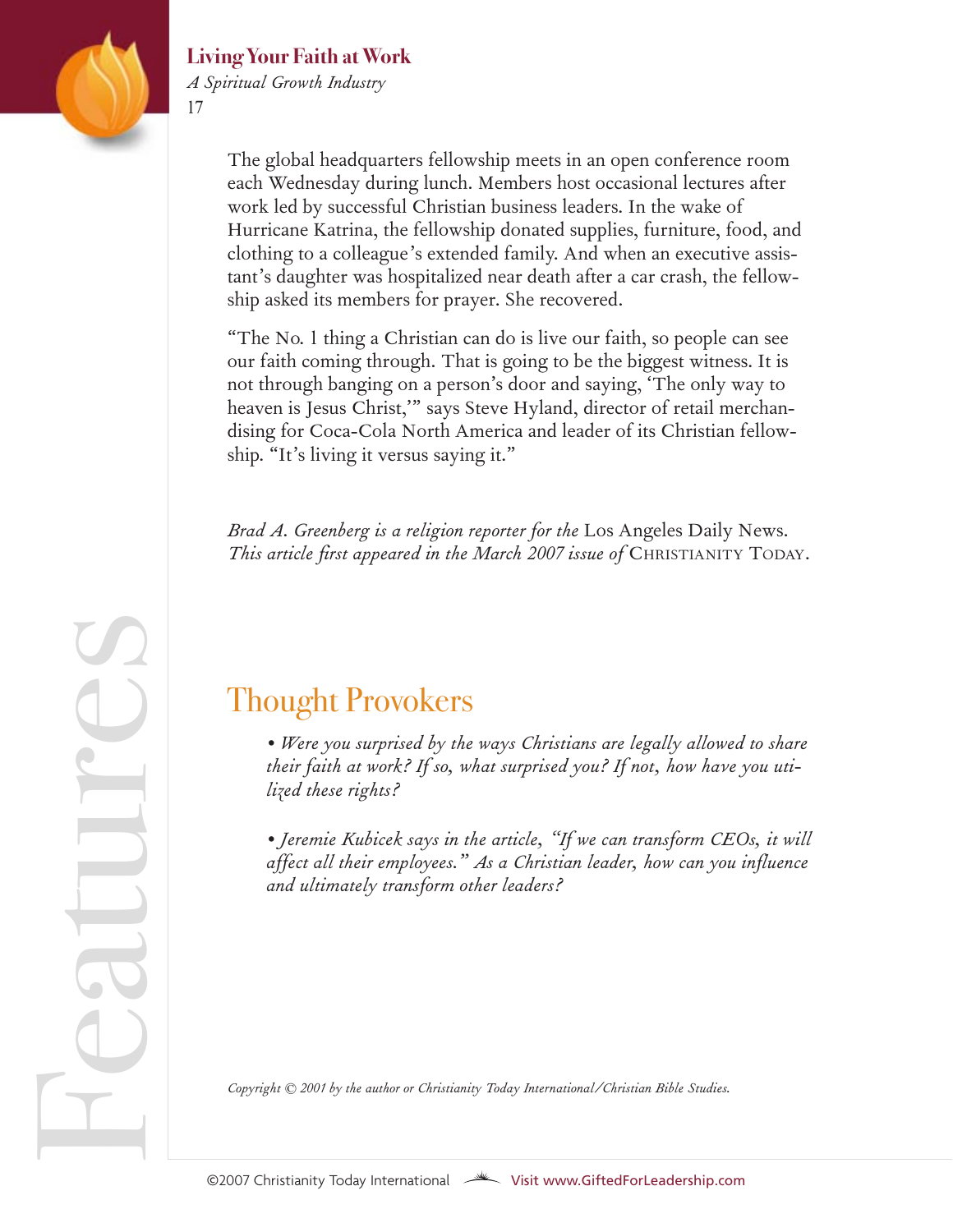

*Rumor Has It …* 18

#### PRACTICALLY SPEAKING

# Rumor Has It …



### Keep reading to get all the juicy details on avoiding office gossip.

*by Rhonda Wilson*

Not long ago, a coworker crept into my office and quietly closed my door. Judging by the look on her face, I knew she was about to give me the latest scoop on something big. She began to divulge some unsavory details about a person whom I'd always thought was happily married. But apparently this colleague had been involved in multiple covert affairs.

I was shocked by this revelation—and should have ended the conversation then and there. But unfortunately, I didn't. My eyes grew big as saucers as my coworker began naming names. But what was so titillating in the moment has left me full of regret. Now I'm faced with some very negative information about a person I once admired. And I don't even know if the accusations are true!

Gossip—that chatty talk about other people's intimate matters—is a favorite pastime around many office lunch tables and water coolers. If asked point blank, most of us would say gossip is a bad habit, yet our culture treats it lightly. Every day we can access websites, watch television shows, or read tabloids to get the latest scandal scoop on celebrities and politicians. Some websites even send you an e-mail alert on late-breaking gossip. In our voyeuristic world of reality TV, being privy to intimate details of a person's life is socially acceptable.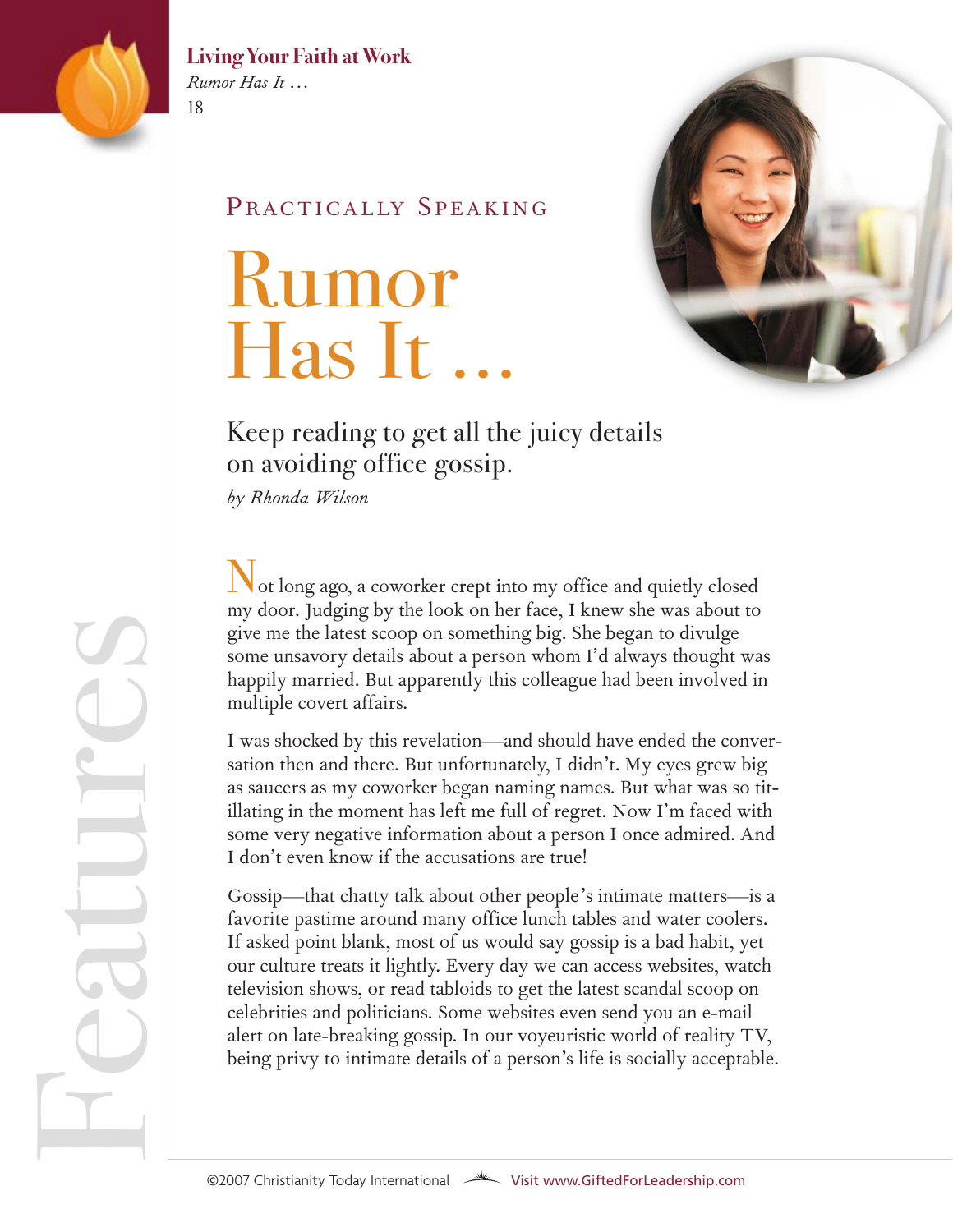



atur

e

 $\mathcal{L}$ 

*Rumor Has It …* 19

> But while we may innocently "dish," "get the goods," or hear "the dirt" on someone, God doesn't take gossip lightly. He says our tongues are set on fire by hell (James 3:6) and commands us not to gossip. For example, Proverbs 4:24 reminds us to keep corrupt talk from our lips. And God doesn't want us listening to gossip, either. Hearing gossip is about as bad as spreading it, since you can't erase the negative words you've heard about a person. Proverbs 26:22 says, "The words of a gossip are like choice morsels; they go down to a man's inmost parts."

#### **Gossip Just Plain Hurts**

Simply put, gossip hurts people. When my dearest friend and coworker went through a divorce, many of our colleagues came to me for information. It was the "juiciest" story to rock my office in a long time. Married only six months, my friend's husband moved to another country, came back for a day to file for divorce, and then left again. Discussing her hurt and raw emotions with others seemed unthinkable. Furthermore, I ran the risk of circulating rumors. Human resources specialist Cassie Dibiase, owner of Resources and Results Consulting in Houston, Texas, points out, "Think back to the playground, when someone spread untrue tales around the schoolyard. They were hurtful, unproductive, and damaged friendships. Playground rules still apply. The only difference is professional reputations are taken more seriously, and the stakes are higher."

Cassie adds that workplace gossip is probably the single most destructive behavior in which anyone in the marketplace can engage. Consider these key points:

- Workplace gossips are viewed as untrustworthy and are less likely to receive promotions or key assignments.
- Important lines of communication between employees and supervisors often are disrupted because of a lack of trust created by gossip.
- What might appear to be simple gossip often can result in a fullblown investigation, causing irreparable damage to an individual's reputation, and to the gossiper's reputation as well.

It's obvious that not only is God displeased when we gossip, but so is our employer. So how do you avoid the office rumor mill?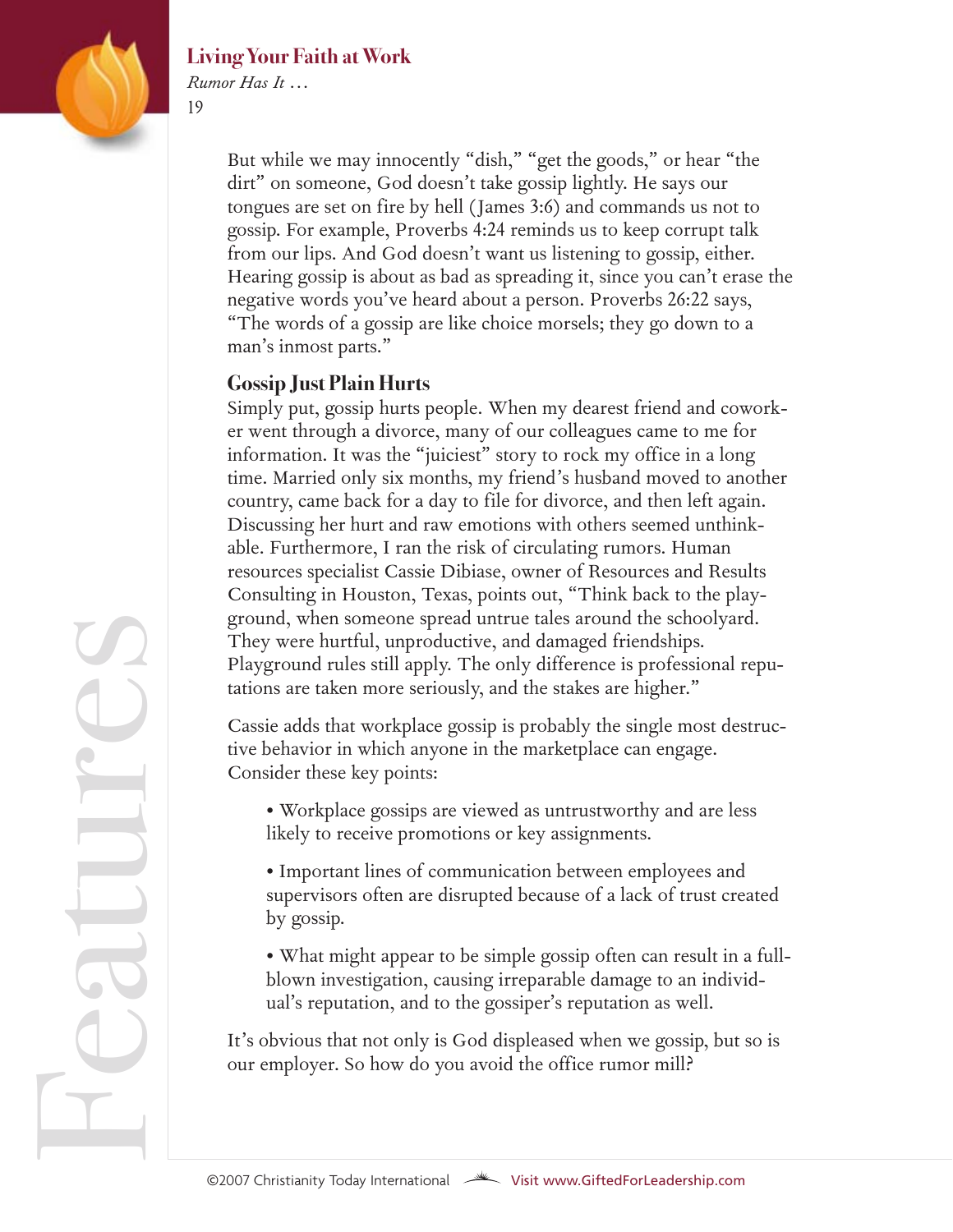

atur

e

 $\mathcal{L}$ 

#### **Living Your Faith at Work**

*Rumor Has It …* 20

#### **Define Gossip**

There's a good rule of thumb to help you determine whether you're gossiping: Ask yourself how you'd feel if the person you're discussing suddenly happened upon your conversation. Would you be embarrassed? Chances are, as a Christian, you *know* when you're gossiping. You get that unsettled feeling from the Holy Spirit that tells you what you're discussing isn't quite appropriate.

To discern what is and isn't acceptable to discuss, use Philippians 4:8 as a guide: "Finally, brothers, whatever is true, whatever is noble, whatever is right, whatever is pure, whatever is lovely, whatever is admirable—if anything is excellent or praiseworthy think about such things." While the apostle Paul's talking about our thought life here, Philippians 4:8 is a good way to measure our conversations, too.

#### **Restrain Loose Talk**

Surrounding yourself with like-minded Christian friends keeps gossip in check. For example, Sarah and her friend Stacy are close confidantes. As Christians, they worried about crossing the line of gossip in their daily conversations. This became of particular concern when they both became involved in a ministry to moms and a not-so-congenial member of the group became a frequent topic of their discussions. It seemed ironic that they found themselves participating in unproductive talk about this person when all three of them were involved in ministry. So Sarah and Stacy came up with a few guidelines to follow in their conversations

- They allowed no excuses for gossiping about a person's unlovable characteristics, because God loves us all, quirks and annoying habits included.
- They granted permission to call each other on it when one of them crossed the line into gossiping.

Sarah and Stacy also asked themselves four questions based on the Rotary International's Four Way Test: Is what we're saying the truth? Is it fair to all concerned? Will it build better relationships? Is the talk beneficial?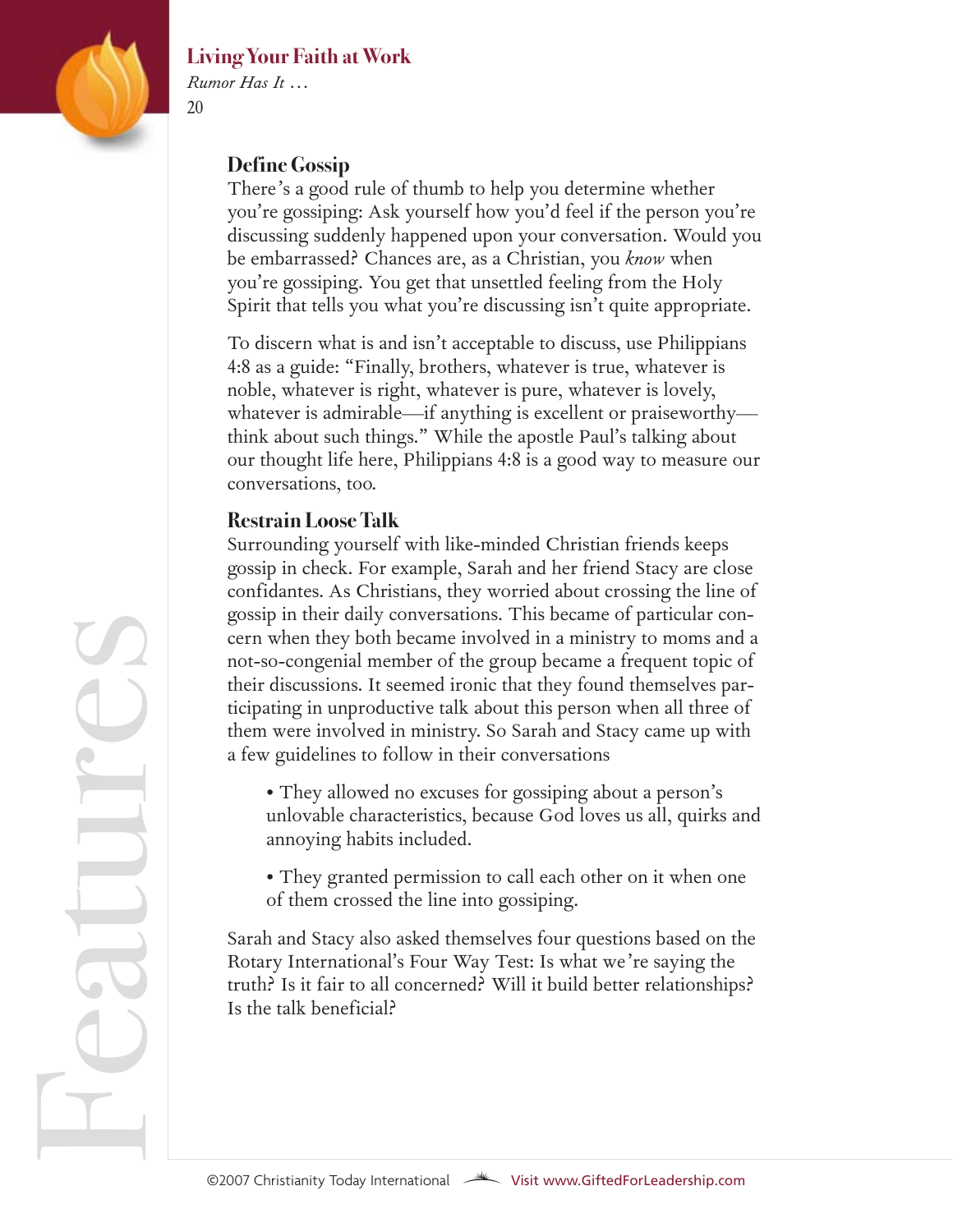

atur

e

 $\mathcal{L}$ 

#### **Living Your Faith at Work**

*Rumor Has It …* 21

> When their speech began to tread into gossip territory, one gently reminded the other that they needed to steer their conversation toward a more edifying topic

#### **Switch Conversational Tracks**

While maintaining ties with fellow believers helps keep our tongues in check, we don't always share office space with other Christians. How do we keep gossip under control when we're with people who aren't necessarily focused on guarding their talk? While my first impulse is to try to stay away from situations that put me in the midst of gossip, I'm reminded that Jesus broke bread with nonbelievers, including gossipers.

When gossip begins around you, try to cut it off with a gentle remark to sway the conversation. Or, better still, turn to your gossiping coworker and ask her about what's happening in *her* life. It's been said a gossip is one who talks to you about others, a bore is one who talks to you about herself, and a brilliant conversationalist is one who talks to you about you. Getting her to talk about herself is an almost guaranteed way to change the conversation

#### **Tame That Tongue**

No matter how hard we try to avoid gossip, we'll still catch ourselves slipping every now and then. As Sarah puts it, "Gossiping is something we always have to keep in check with the Lord."

The best way to do that is through committin[g your heart, mind, and](Not long ago, a coworker crept into my office and quietly closed my door. Judging by the look on her face, I knew she was about to give me the latest scoop on something big. She began to divulge some unsavory details about a person whom I�d always th) [tongue to God da](Not long ago, a coworker crept into my office and quietly closed my door. Judging by the look on her face, I knew she was about to give me the latest scoop on something big. She began to divulge some unsavory details about a person whom I�d always th)ily. As Beth Moore writes in **When Godly People Do** Ungodly Things, "Prayer keeps the mouth open before God on the matter, rather than open before others ... We have no business gossiping about members of the Body of Christ [or nonbelievers for that matter]. If we would turn the time we spent discussing the other's life into prayer time instead, no telling what would happen to the glory of God.

Why not pray in faith and release control of your speech into God's hands? Confess when you've failed, then ask him for the ability to say only wholesome things that benefit your listeners, that build others up according to their needs (Ephesians 4:29). Ask God for the strength to take not only every thought but also every word captive to make them obedient to Christ (2 Corinthians 10:5). Surrender your thoughts and words for him to use for *his* glory, not yours.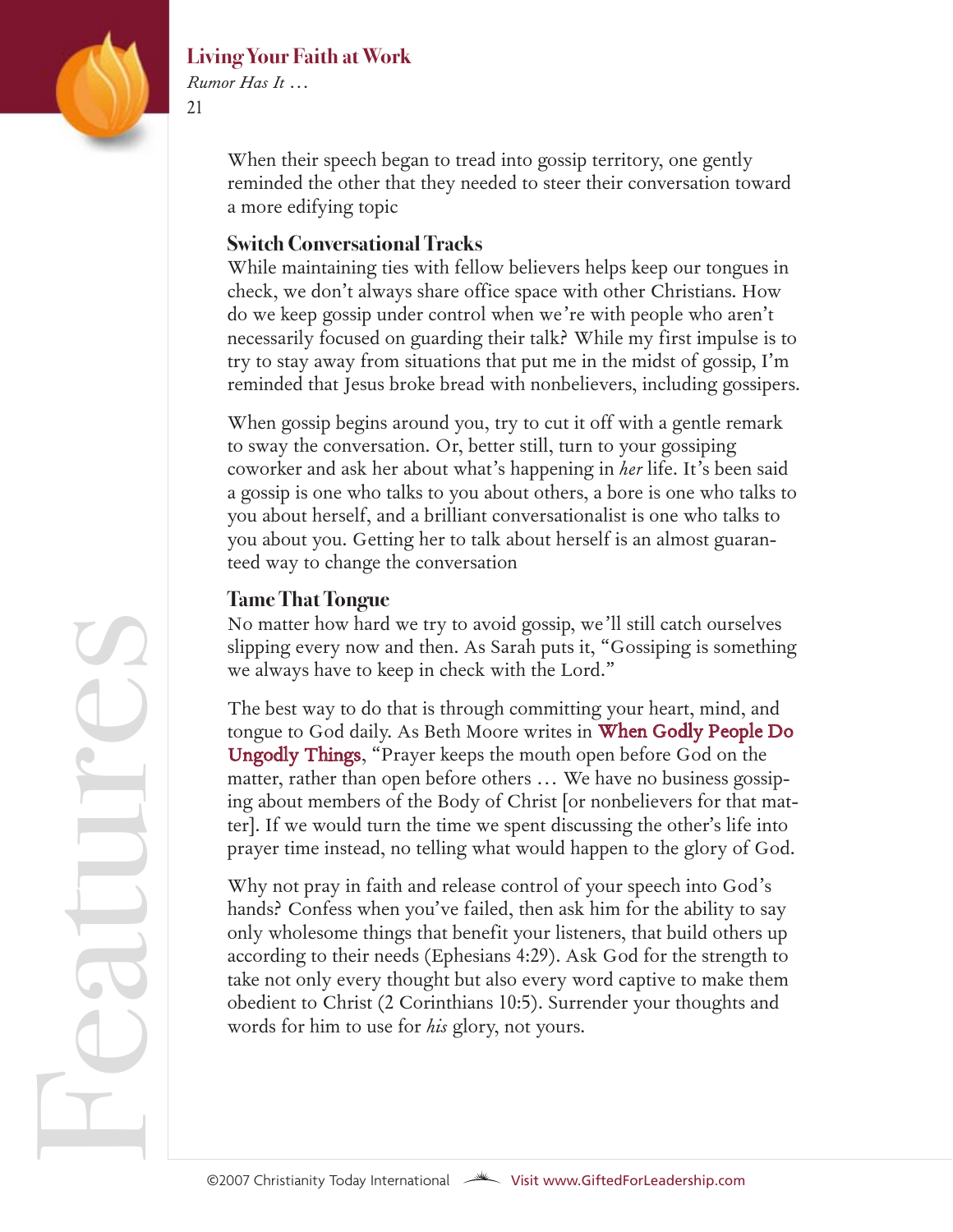

*Rumor Has It …* 22

> My perspective on gossip's devastating power changed drastically in junior high when I started an ugly rumor about a girl whom I found kissing the boy I liked. By day's end, the gossip had reached every corner of my middle school, and my victim was in tears at the news that everyone knew she'd been "making out" with this boy. She was so upset that she hyperventilated, had to go the school nurse's office, and then was sent home for the day. When my mom found out about what I did, she asked me if this was how a Christian behaved. "No," I said feebly.

> I'm an adult in the workplace now; I understand adult problems. So I continue to try my best—with the Holy Spirit's help—to avoid ever again participating in something so damaging.

> The truth is, gossip isn't any different now than it was when we were in junior high. Only now the stakes, as Cassie Dibiase points out, are much higher. Careers, marriages, children, church unity, testimonies, and other important areas that could be irreparably damaged by loose talk are on the line.

As I try to focus on what's good to discuss, I remember to put it to the test of Philippians 4:8. And what if there's nothing good to say? Then in the words of our mothers' age-old advice, "If you can't find anything good to say, then say nothing at all!"

*Rhonda Wilson is a freelance writer who lives with her family in Texas. This article first appeared in the November/December 2005 issue of* TODAY'S CHRISTIAN WOMAN*.*

## Thought Provokers

- *How have you been affected by office gossip?*
- *What are two things you could do today to stave off gossip when tempted by it?*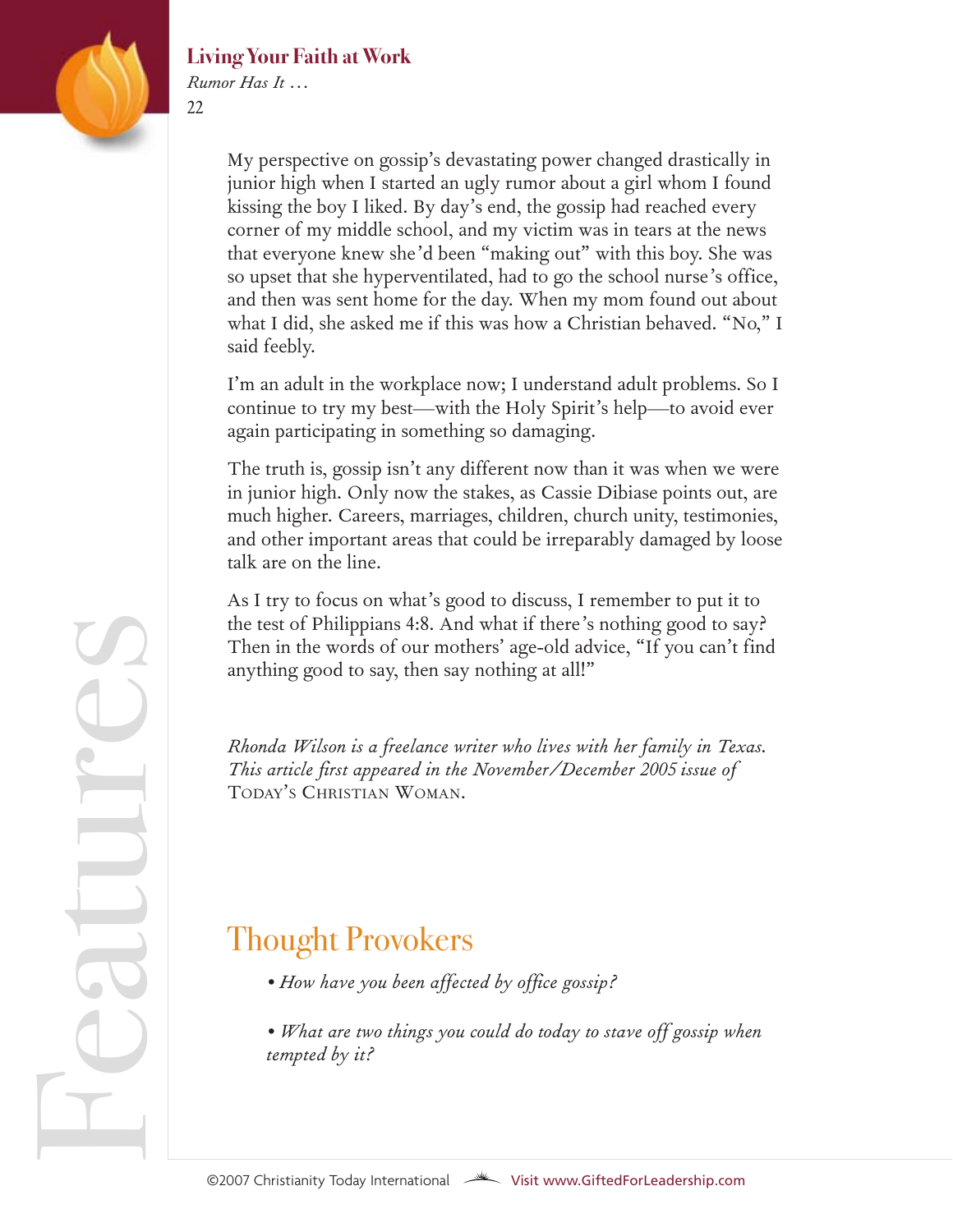

*'What's a Good Way for me to Share my Faith at Work?'* 23

#### FOR REFLECTION

# What's a Good Way for me to Share n Faith at Work?'

Try earning the respect of your coworkers. *from ChristianBibleStudies.com*

N*ow about your love for one another we do not need to write to you, for you yourselves have been taught by God to love each other. And in fact, you do love all the brothers and sisters throughout Macedonia. Yet we urge you, dear friends, to do so more and more, and to make it your ambition to lead a quiet life: You should mind your own business and work with your hands, just as we told you, so that your daily life may win the respect of outsiders and so that you will not be dependent on anybody."*

—1 Thessalonians 4:9-12, TNIV

Hard work implies selflessness, dedication, problem-solving, and concern for coworkers. All these qualities demonstrate faith in God. Hard work invites respect, even from those who have no faith of their own. Sure, you'll find coworkers who respect no one, no matter how hard they work. You'll also find coworkers who will try to dump their work on you because you work hard. But most recog-Trand WOR INVIES TESPECT, EVEN TO<br>their own. Sure, you'll find cowork<br>ter how hard they work. You'll also<br>dump their work on you because yo<br>nize selfless work as a good quality.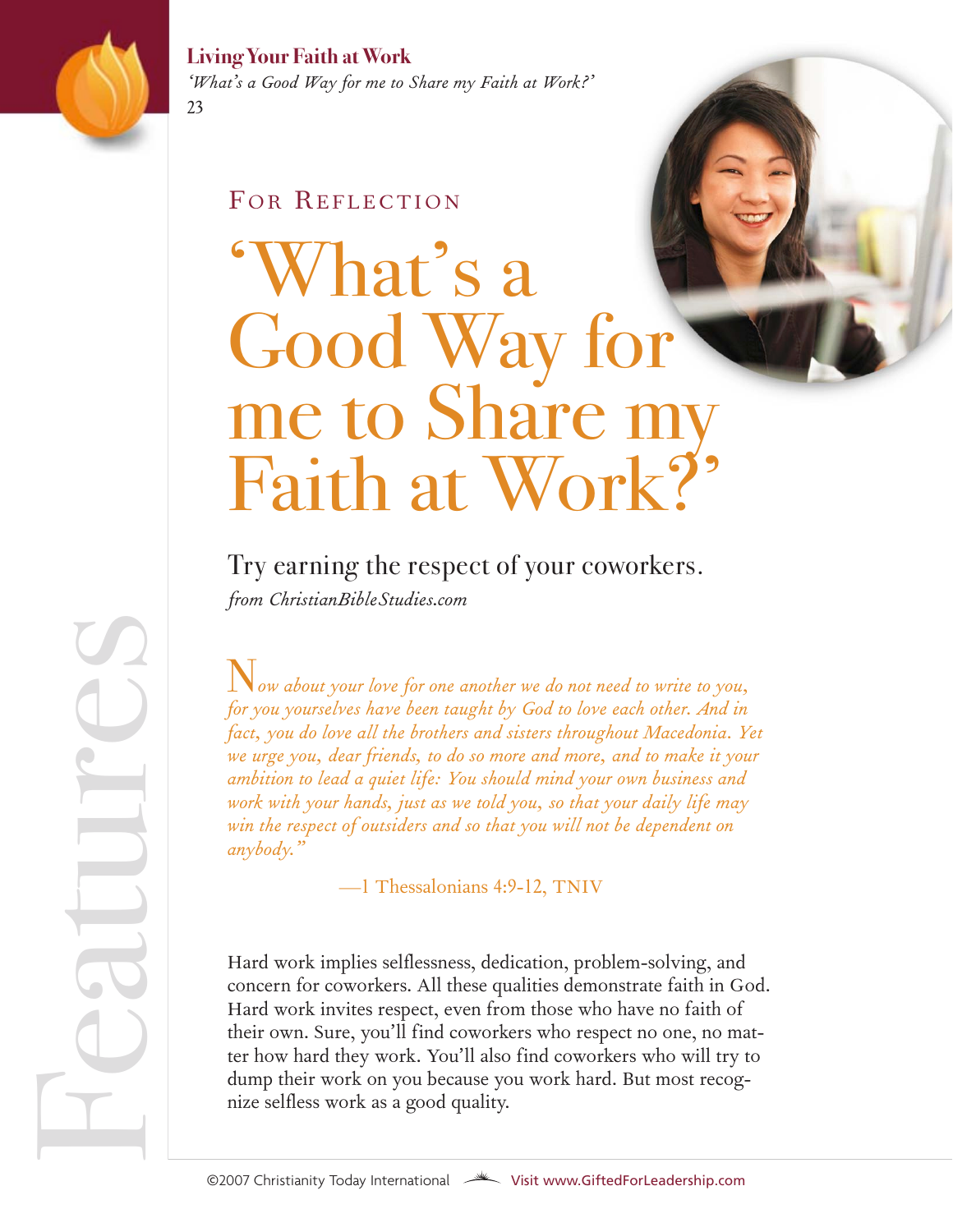

Fe

atur

e

 $\mathcal{L}$ 

#### **Living Your Faith at Work**

*'What's a Good Way for me to Share my Faith at Work?'*

Hard work—coupled with quiet living and a respect for others—is a way to demonstrate that each person belongs to a team. It invites cooperation and recognizes and appreciates the efforts of others. These qualities show you care less about who gets the credit than that the job is well done.

In all these ways, you can give testimony to your Lord. When people ask you why you're so diligent, you can explain you do it to honor God. You can invite them to become part of God's team where everyone has a place and a job to do. But even if no one ever speaks to you about your work, you'll still be giving a picture of God and what God designed work to be. (See also 2 Corinthians 4:1–15; 1 Timothy 5:17–6:2; 2 Timothy 1:6–14.)

# Thought Provokers

*•Does your life and work ethic earn the respect of your coworkers? Why, or why not?*

*• How have you experienced the "spiritual" payoff of a job well done?*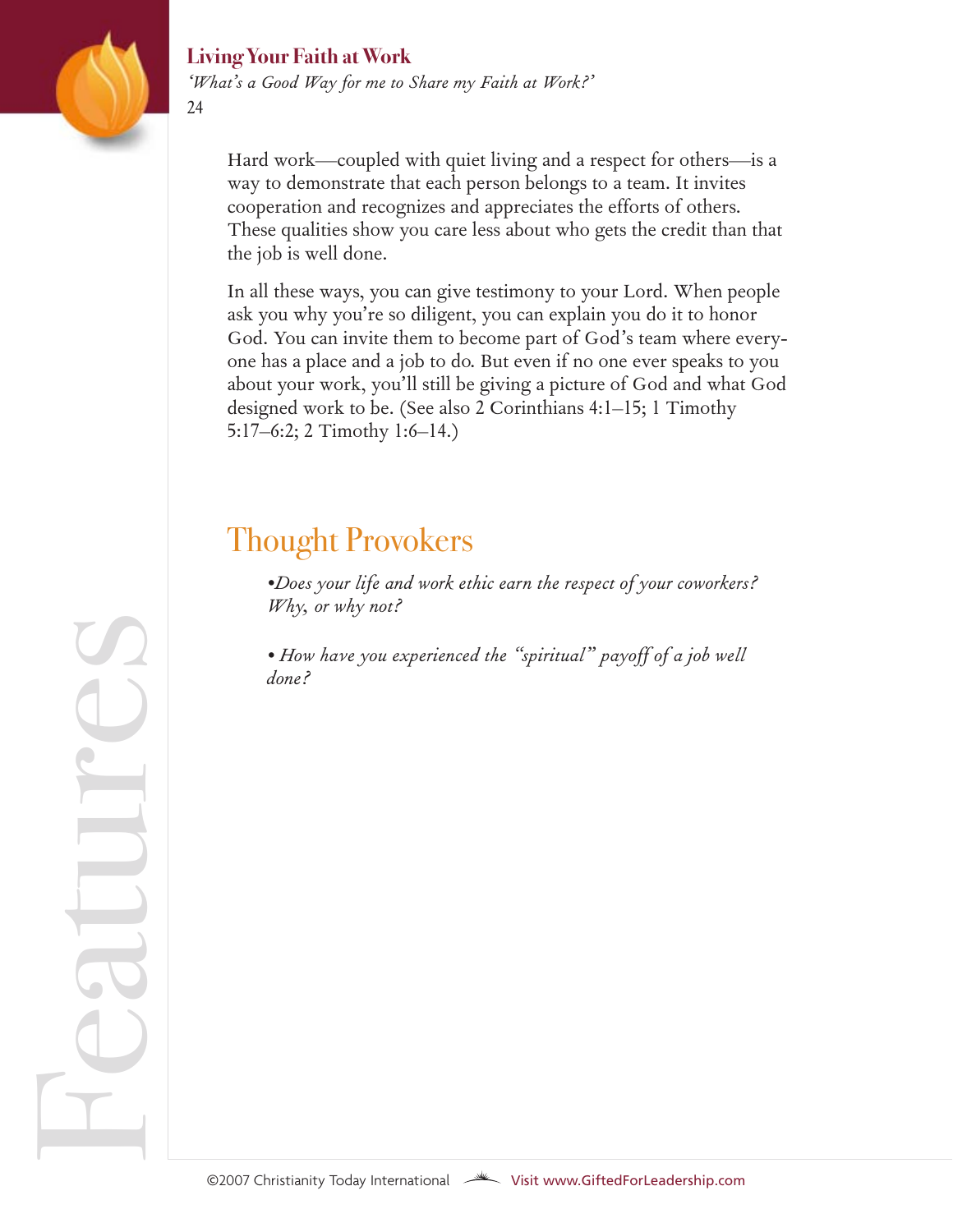

atur

e

 $\mathcal{L}$ 

**Living Your Faith at Work** *How Can I Rise Above Office Politics?*  25

#### FOR REFLECTION

# How Can I Rise Above Office Politics?

### Put yourself at risk if it will prevent harm to others.

*from ChristianBibleStudies.com*

S*o the king and Haman went to dine with Queen Esther, and as they were drinking wine on that second day, the king again asked, "Queen Esther, what is your petition? It will be given you. What is your request? Even up to half the kingdom, it will be granted."*

*Then Queen Esther answered, "If I have found favor with you, O king, and if it pleases your majesty, grant me my life—this is my petition. And spare my people—this is my request. For I and my people have been sold for destruction and slaughter and annihilation. If we had merely been sold as male and female slaves, I would have kept quiet, because no such distress would justify disturbing the king."*

*King Xerxes asked Queen Esther, "Who is he? Where is the man who has dared to do such a thing?"*

*Esther said, "The adversary and enemy is this vile Haman." Then Haman was terrified before the king and queen.* Then Haman was terrified before the k<br>—Esther 7:1–6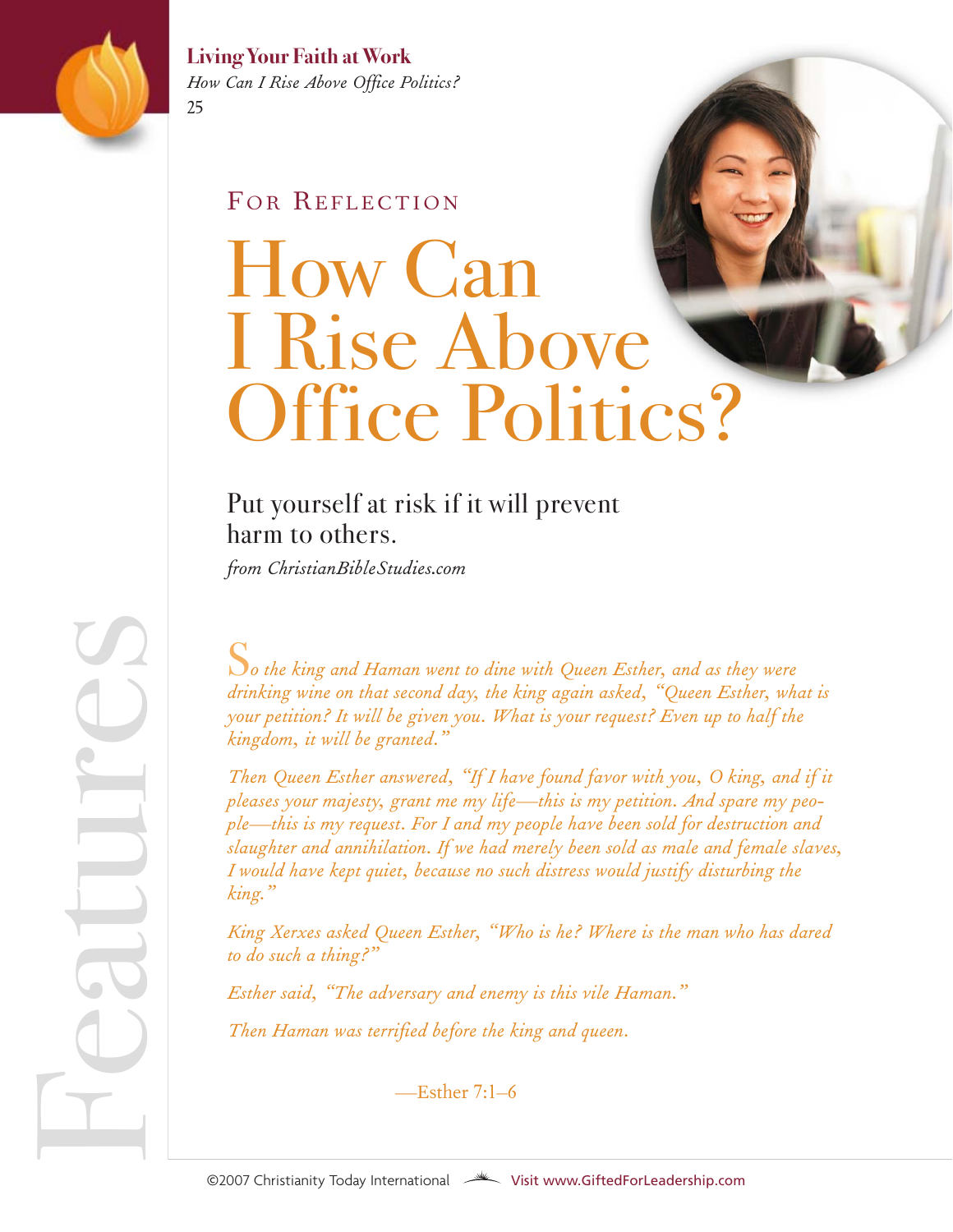

#### **Living Your Faith at Work** *How Can I Rise Above Office Politics?*

In today's climate of corporate downsizing and high job turnover, we women who work must guard our jobs as carefully as we guard our bank accounts. So when a dangerous problem erupts, should you hope someone else steps forward to solve it? Or should you confront it yourself and risk losing your job?

One factor to consider is the impact of a particular problem on other people. When Esther was forced into a harem, she didn't resist. (It probably would have done her no good.) But when the conflict between Mordecai and Haman became a threat to the life of all Jews, Esther took action. For years, Mordecai had warned her never to reveal that she was a Jew. But now, after careful preparation, she took that risk. Even though Ahasuerus had offered her half his kingdom, she asked for mere safety for herself and her people (7:3).

Esther could have died for her efforts. Ahasuerus could have executed her for simply entering his court without his summons. Or he could have backed his powerful official Haman and sent Esther to the streets to be slaughtered with the rest of the Jews. But he did neither.

Office politics says, "Manipulate others to get what's best for me." But Esther's example tells you to put yourself at risk for the sake of others. Sure, it may mean losing a promotion, or even a job. But it's the godly way. (See also Deuteronomy 5:20, 21; Matthew 20:20–28; Galatians 5:13–16; Colossians 3:22–4:1; James 3:5–18.)

## Thought Provokers

- *Have you put yourself at risk for a coworker? If so, when?*
- *When have you felt manipulated by a coworker? What was your response?*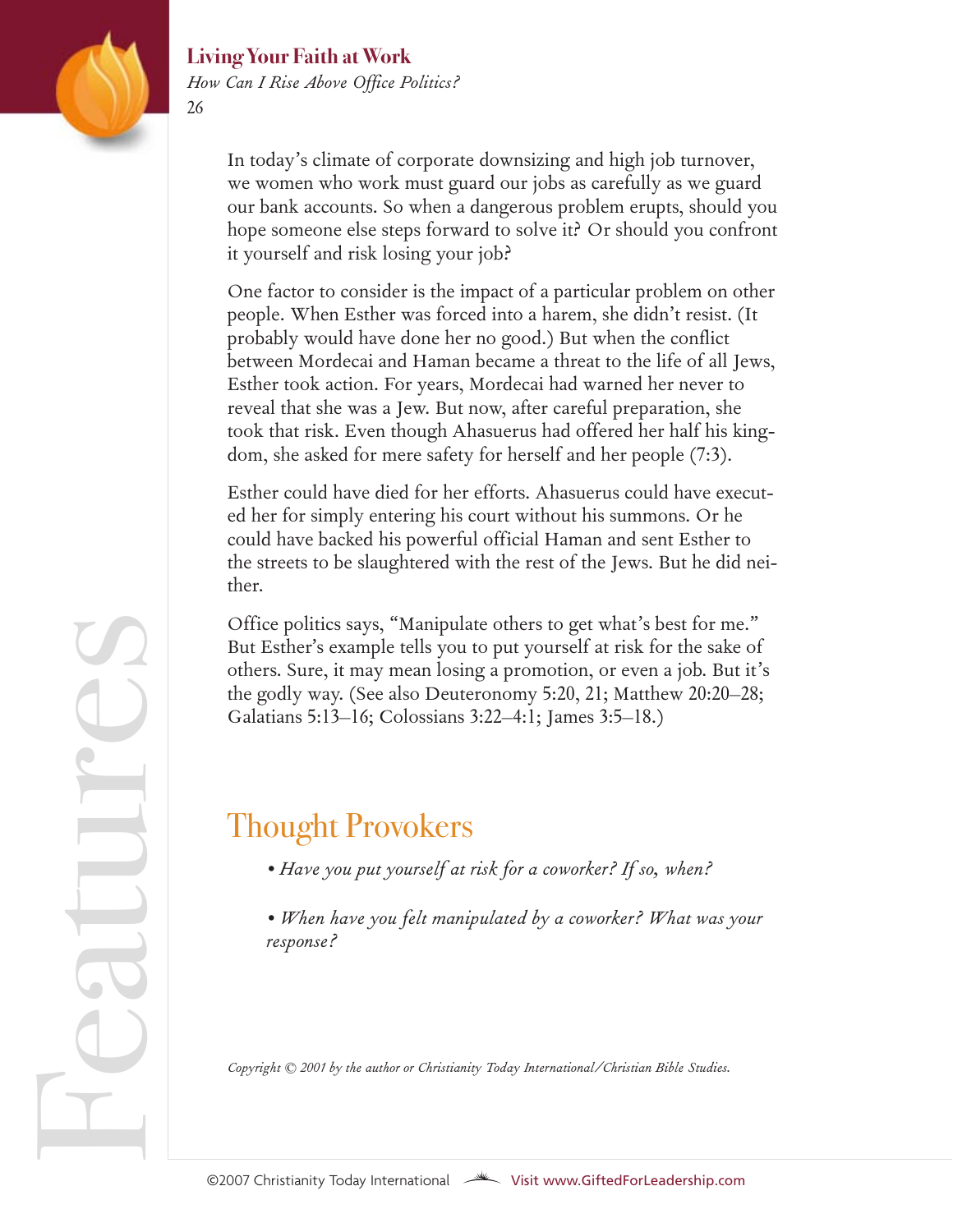

*Working 9 to 5*  27

#### LEADERSHIP TOOLS

# Working 9 to 5



### 5 surprising ways you can survive and thrive—in your job.

*by Verla Gillmor* 

uring my early years as a journalist, I was given the opportunity to work as a general assignment reporter for NBC's powerful 50,000 watt radio station in Chicago. The job catapulted me into broadcasting's big leagues, and I was determined to work hard, think smart, and wow everybody with my excellent reporting skills.

One of my first assignments was a "breaking" news story of a pleasure boat sinking in a storm on Lake Michigan. Several passengers drowned. The Coast Guard dramatically rescued the rest. I raced to the scene where a Coast Guard cutter was bringing survivors ashore, interviewed anyone who would talk to me, then hurried back to the station to get the story on the air as quickly as possible.

My editor, a crusty fellow with more than 20 years at NBC, had a reputation for making the lives of on-air staffers as miserable as possible—especially the women. Humiliation and intimidation were his weapons of choice.

As I scrambled to finish my report for the fast-approaching newscast, he seized on the fact I'd failed—in my rush to file the story—to get the Coast Guard spokesman's first name. It was a careless error on my part, but not one that merited what happened next.

Fe atur e $\mathcal{L}$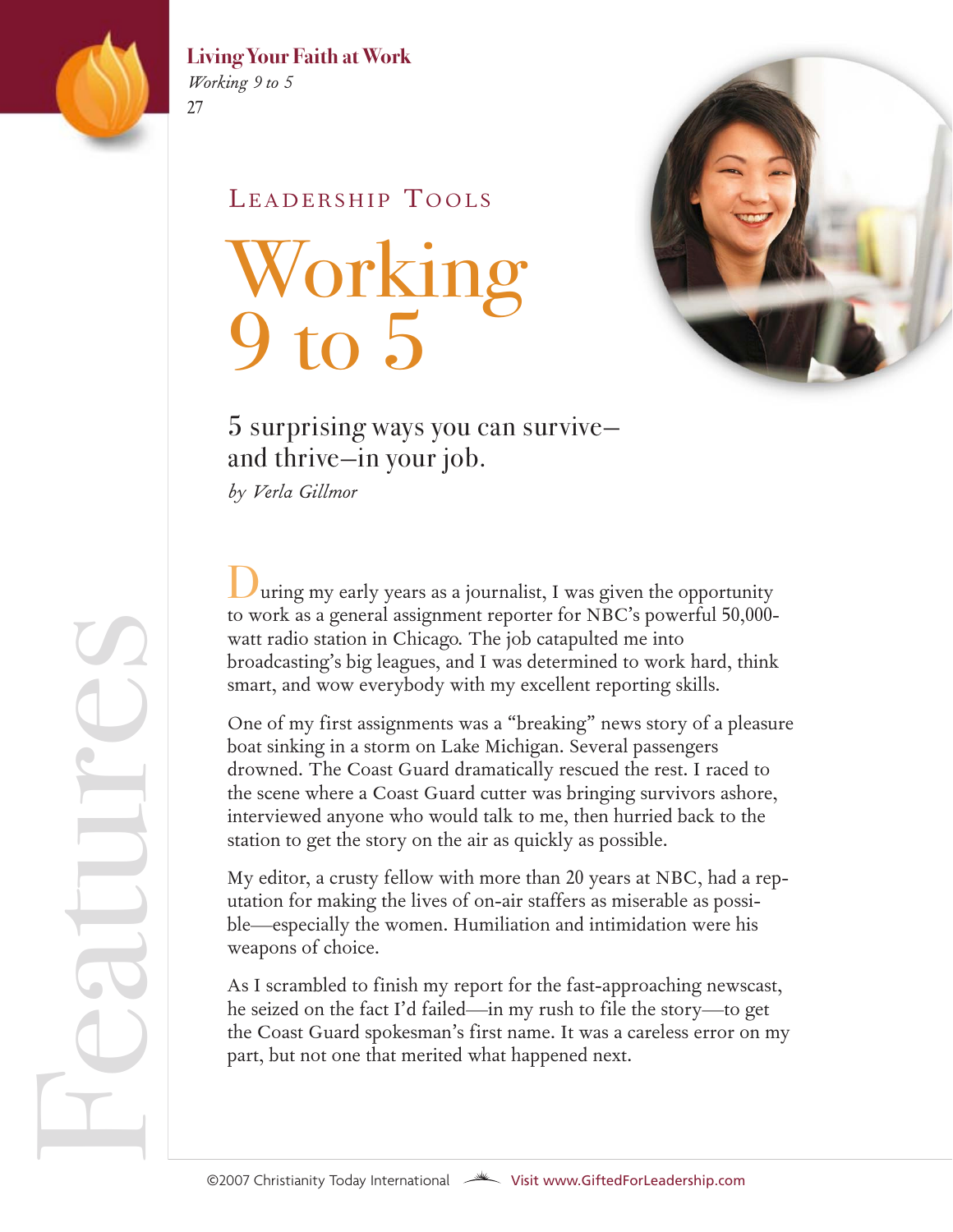

*Working 9 to 5*  28

> The editor stood in the middle of the newsroom in front of about a dozen people and began to shout insults at me in the ugliest display of meanness I'd ever experienced. I stood facing him like a deer caught in the headlights and silently prayed, *Dear God, don't let me cry*. Finally, he turned and stalked out of the newsroom.

> I was so stunned, I started to shake. As I walked into a side office to privately regain my composure, I thought, with deep resignation, *This is just part of the job. Guess I'll have to pray and "hang in there" until this passes.*

> Now, with the hindsight of 35 years in the marketplace, I've learned no one has a perfect job. But I've also discovered—the hard way—that there *are* alternate ways to handle the inevitable workplace conflicts or stresses we all encounter. The surprising news is that the five problemsolving tips below don't depend on anyone's cooperation but your own!

#### 1.**Identify the Real Problem: Is It You?**

Much as I hate to admit it, some job stress is self-inflicted. My first memory of this was a situation that began quite innocently.

I clipped out a business-related magazine article to give to my boss. I'd run across the article the night before while thumbing through a magazine for relaxation. He was delighted and urged me to continue to pass along anything I thought might be useful. His praise felt so good, I started scanning magazines I never would have read, searching for more articles. They were such a hit, he decided the practice should be formalized into a daily briefing book distributed to senior staff.

What started as a casual gesture became a major project on top of my regular duties. No one offered to help, and I didn't ask for any. I relished the affirmation and couldn't bear the thought of handing it off to someone else. That didn't stop me, however, from harboring anger and resentment over the added work.

It wasn't until much later that I realized the problem wasn't the workload. The problem was me—my need for affirmation, my penchant for people-pleasing, my reluctance to ask for help.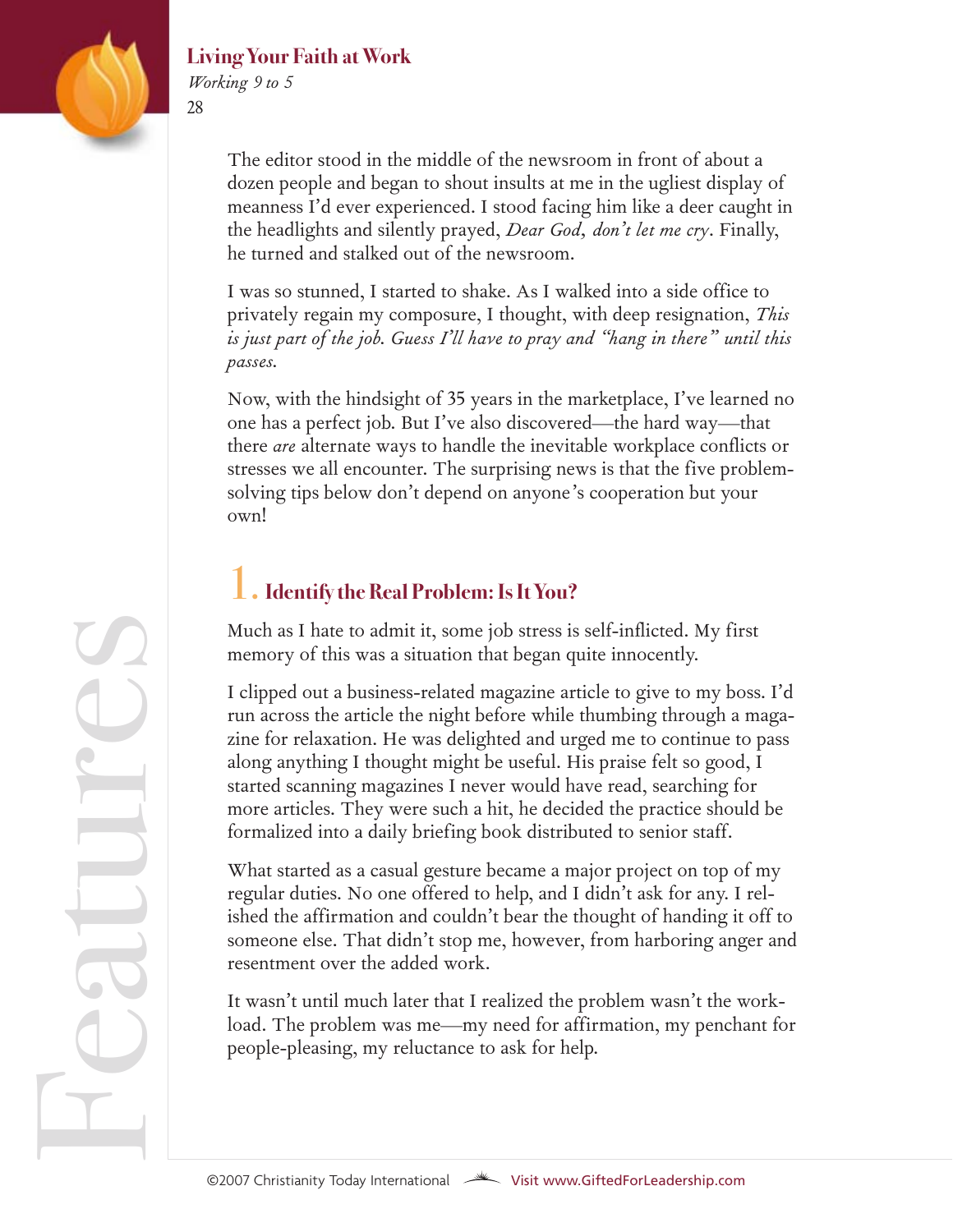

*Working 9 to 5* 29

> When you clarify exactly what the issue is behind your workplace stress, it can lessen your sense of victimization, even if the revelation isn't particularly welcome.

**SELF CHECK: What is the main source of my work-related stress? How am I contributing to the problem?**

# 2. **Take Charge of Your Attitude**

How many times have you sat in the employee lunchroom with coworkers when a person starts to complain about a change in the office hours, the vacation schedule, or the telephone rotation? Within five minutes, everyone sitting around the table feels obliged to chime in with their own litany of job gripes. Complaining is contagious. It's hard not to become a carrier.

Complaining gives the appearance of offering relief—a chance to vent. But rehashing a stressful situation in a setting that offers no opportunity for correcting the problem takes emotional energy and doesn't change the problem. In fact, it can make a problem seem worse than it is.

The Bible says, in essence, to save your breath. Jesus reminds us in Matthew 12:36 that someday we'll have to answer for every careless word we've ever spoken. So vow instead to be a carrier of the fruit of the Spirit: love, joy, peace, patience, kindness, goodness, faithfulness, gentleness, and self-control (Gal. 5:22–23). If you have a suggested solution, go to the person with the power to execute the solution, and make your case. Relish being part of the solution, not part of the problem.

**SELF CHECK: Who is the appropriate person with whom to discuss this? Is there another way I can look at this situation? What can I do to help eliminate this stress rather than rehash it?**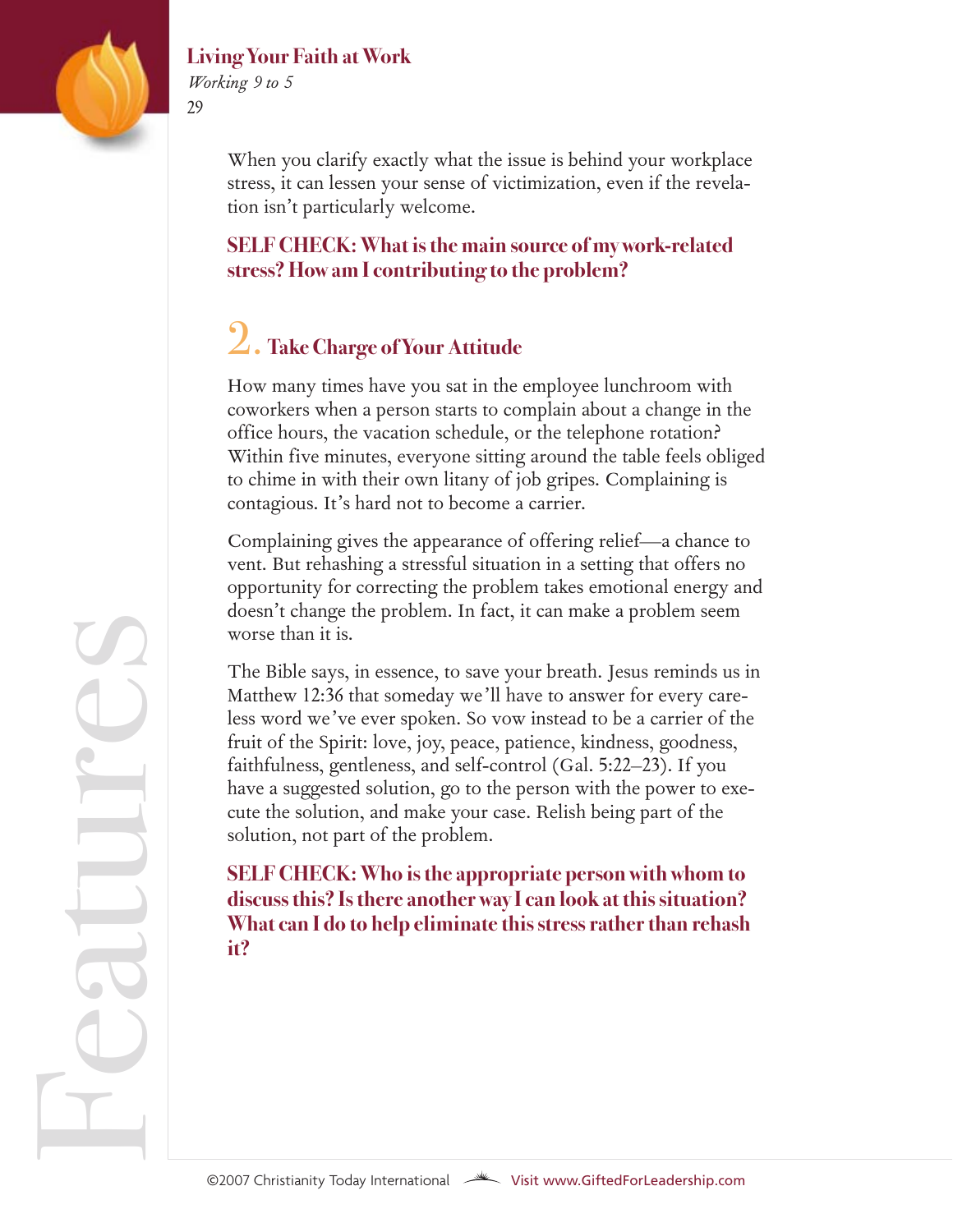

*Working 9 to 5*  30

## 3. **Sort Out What Can and Can't Change**

If you're a person who loves clear instructions and an even flow of work, then working in an advertising agency or a sales office full of hard-charging free spirits is definitely migraine material. Since it's doubtful that your environment's going to change, any change must take place in you.

I was totally clueless about this concept of "job fit" until, as a young adult, I temped for three months in an office where the median age of the employees was 55 and the office mantra was, "We've always done it this way."

My boss held a brainstorming session to discuss ways to "fast track" a particular project. I'm a big-picture idea person and joyfully showered him with suggestions. He didn't like any of them. In fact, he thought I was a little too innovative for my own good.

I eventually learned he really didn't want to improve things or use this project as an opportunity to implement permanent change. That might expose the reality that his time-honored procedures had been ineffectual all along. Rather, he chose a temporary maneuver to get us through the project, after which things could return to "normal."

I had two choices—neither of which I liked. I could stay—and stuff down all the gifts and talents God wrote on my DNA so I wouldn't be seen as a troublemaker. Or I could leave and find a more compatible job.

We always have choices. The question is whether we *like* the choices we're given. I didn't want to leave; I wasn't the problem. The reality, however, was that *they* weren't going to change

**SELF CHECK: What's within my power to change about my situation? If nothing changes, can I stay and still be true to myself, as God created me? If I should leave, what needs to happen for me to be prepared?**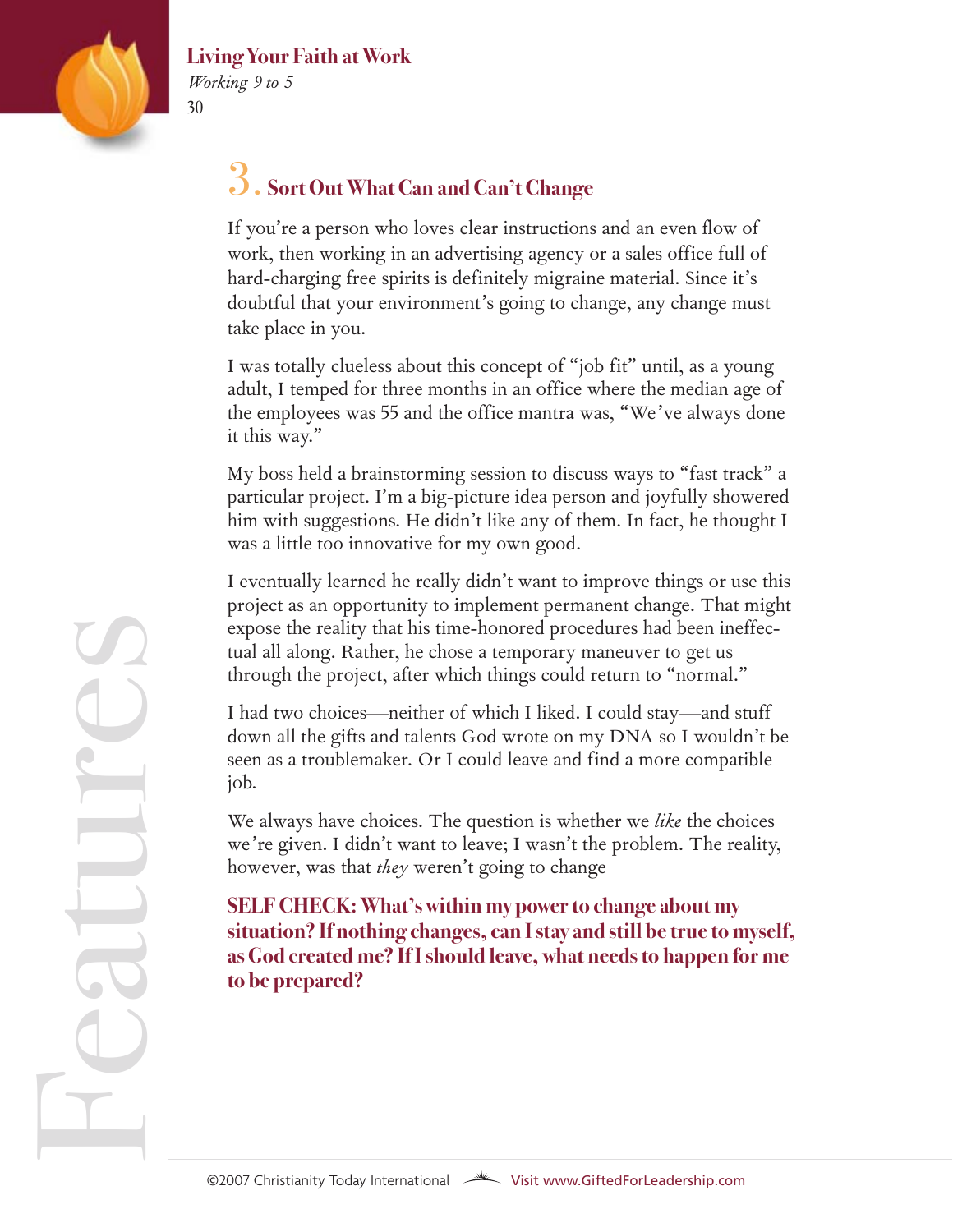

*Working 9 to 5* 31

## 4. **Detach from the Problem**

I once worked for a large corporation in a job that required me to prepare month-end reports with input from other people. Every month, despite clearly defined deadlines, the information came to me at the last minute. I always ended up staying late on Friday night to complete the report while everyone else was off enjoying their weekend. I was certain my colleagues' failure to meet the deadline was a form of thoughtlessness toward me and carelessness toward their job. It felt personal.

One day a coworker said to me in frustration, "You know, the reason this information is always late is because the cycle for capturing this data is totally out of sync with the deadline for the report. Is there any reason why the report can't be due the 5th of the month instead of the 1st? Then, meeting your deadline would be no problem."

It turned out my boss didn't care if it was the 5th or even the 10th of the month, as long as it came in on time every 30 days. I sheepishly abandoned my paranoia and feelings of rejection. It wasn't personal after all.

Is your reaction to a stressful situation disproportionate to the circumstances? Maybe it's a sign something else is going on. In this particular situation, I realized my job responsibilities had nearly doubled over the last 18 months. It wasn't just the monthly reports—it felt as though my whole job had run amok! I couldn't see the real problem until I was forced to step back and look at the situation as a detached observer

#### **SELF CHECK: If I stepped outside myself and observed this situation, would I see it differently? What mental "prompts" can I give myself to stop taking problems too personally?**

# 5. **Live in the Present**

Stress is more manageable if it doesn't also carry the weight of all past and future problems that bear any resemblance to it: "My boss *always* waits until the last minute to do these mailings." "My team leader *never* asks my opinion."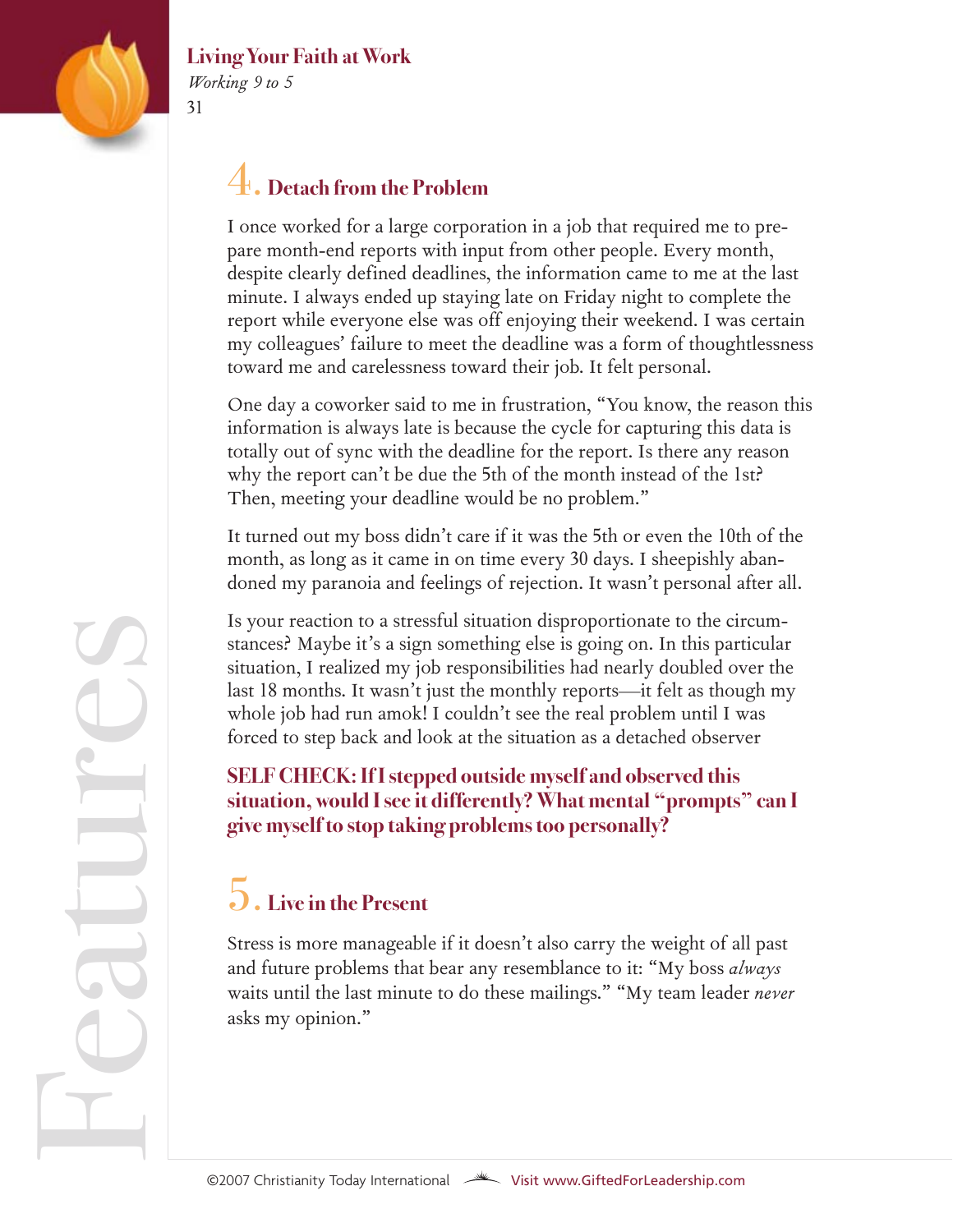

atur

e

 $\mathcal{L}$ 

#### **Living Your Faith at Work**

*Working 9 to 5* 32

> Such "kitchen sink" thinking—piling onto the present problem "everything but the kitchen sink"—sabotages solutions by sheer pound weight. Jesus reminded us in Matthew 6:34 to live in the present because "Each day has enough trouble of its own." The current moment may be tough. But soon it will pass and, chances are, a better moment will take its place.

**SELF CHECK: Has "piling on" problems ever solved anything? Whom can I ask to hold me accountable for changing this behavior pattern? Am I willing to deal with my present situation without attaching baggage to it?**

#### **The Bottom Line**

If you're waiting for your job to behave, expect a long wait. We live in a fallen world. Instead, over and over I remind myself, *How much of this will matter in 5, 10, or 100 years?* In the midst of the ups and downs of work, if our life is anchored to the One who doesn't move—Christ, the solid Rock—then we can survive … and even thrive. He promised.

*Verla Gillmor, a* TODAY'S CHRISTIAN WOMAN *regular contributor and freelance writer, lives in the Chicago area. This article first appeared in the November/December 1999 issue of* TODAY'S CHRISTIAN WOMAN*.*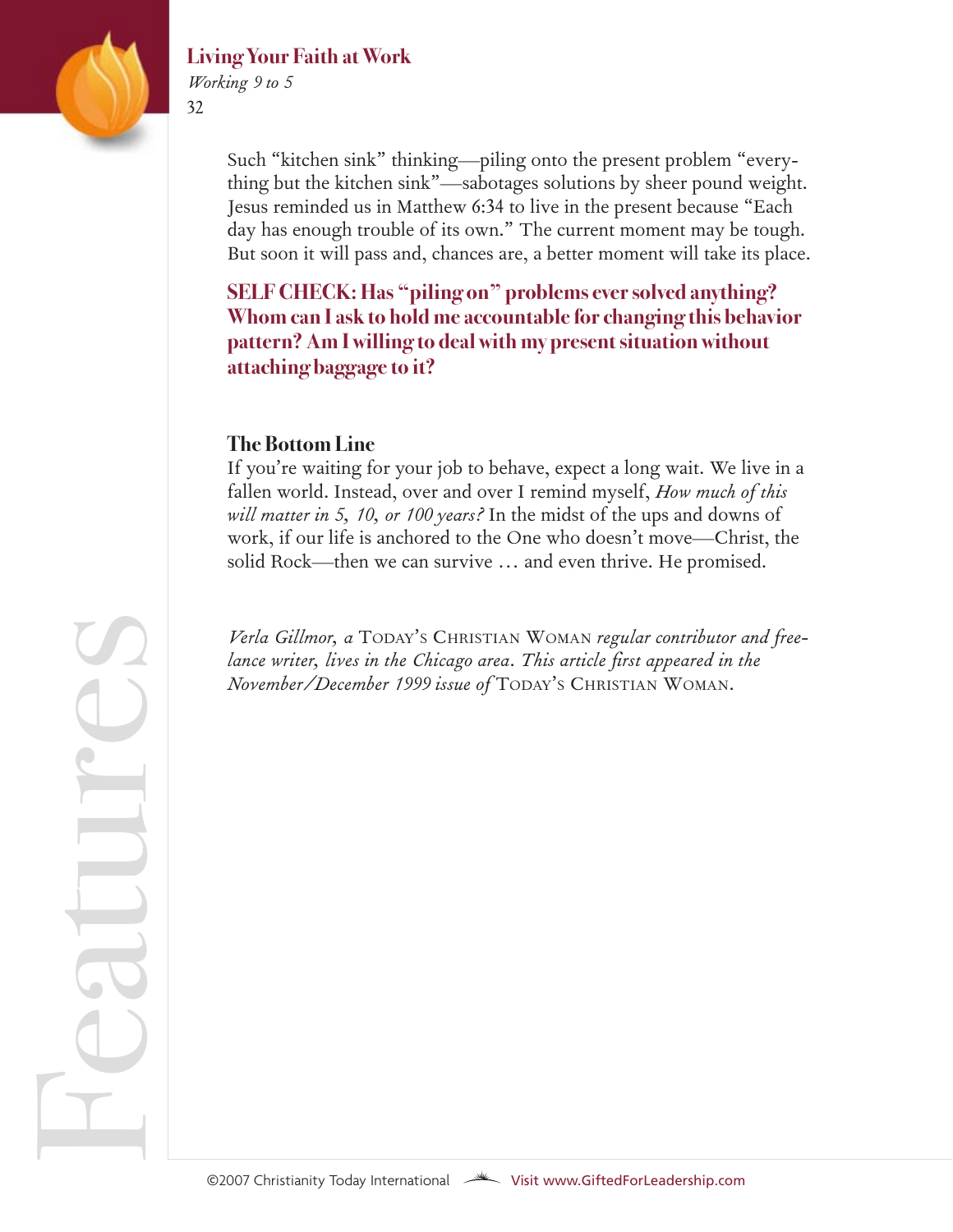

#### **Living Your Faith at Work** *Resources*

Resources



More places for more information.

**[Talking About God in the 21st Century Marketplace](http://biblestudies.stores.yahoo.net/doen10weco.html)**, from **[ChristianBibleStudies.com](http://www.christianitytoday.com/biblestudies)**. These compelling, in-depth Bible studies based on the book, **[Talking About God in the 21st Century](http://www.marketplace-network.org/store_items_view.asp?itemid=10036) [Marketplace](http://www.marketplace-network.org/store_items_view.asp?itemid=10036)**, help you see the urgency for sharing your hope in Jesus Christ in the workplace.

#### **[Working with the Opposite Sex](http://buildingchurchleaders.stores.yahoo.net/wowiopsex.html)**, from **[BuildingChurchLeaders.com](teamworx2.com/)**.

This practical ministry skills set includes handouts designed to equip men and women to work together smoothly in the church. Use this download for a training session or give to key people who work on mixed-gender teams.

#### **[Finding Your Purpose at Work](http://www.todayschristianwomanstore.com/fiyopuatwo.html)**, from

**[TodaysChristianWomanStore.com](http://www.todayschristianwomanstore.com/)**. This downloadable guide offers helpful articles to show how to move from frustration and discontentment to meaning and joy at work.

**[The Walk at Work](http://www.christianbook.com/Christian/Books/product?item_no=66444&p=1134425)**, by Andria Hall (Random House, 2003). Helping you become an effective follower of Christ on the job, this book combines daily inspirational readings with a seven-step plan for personal spiritual growth.